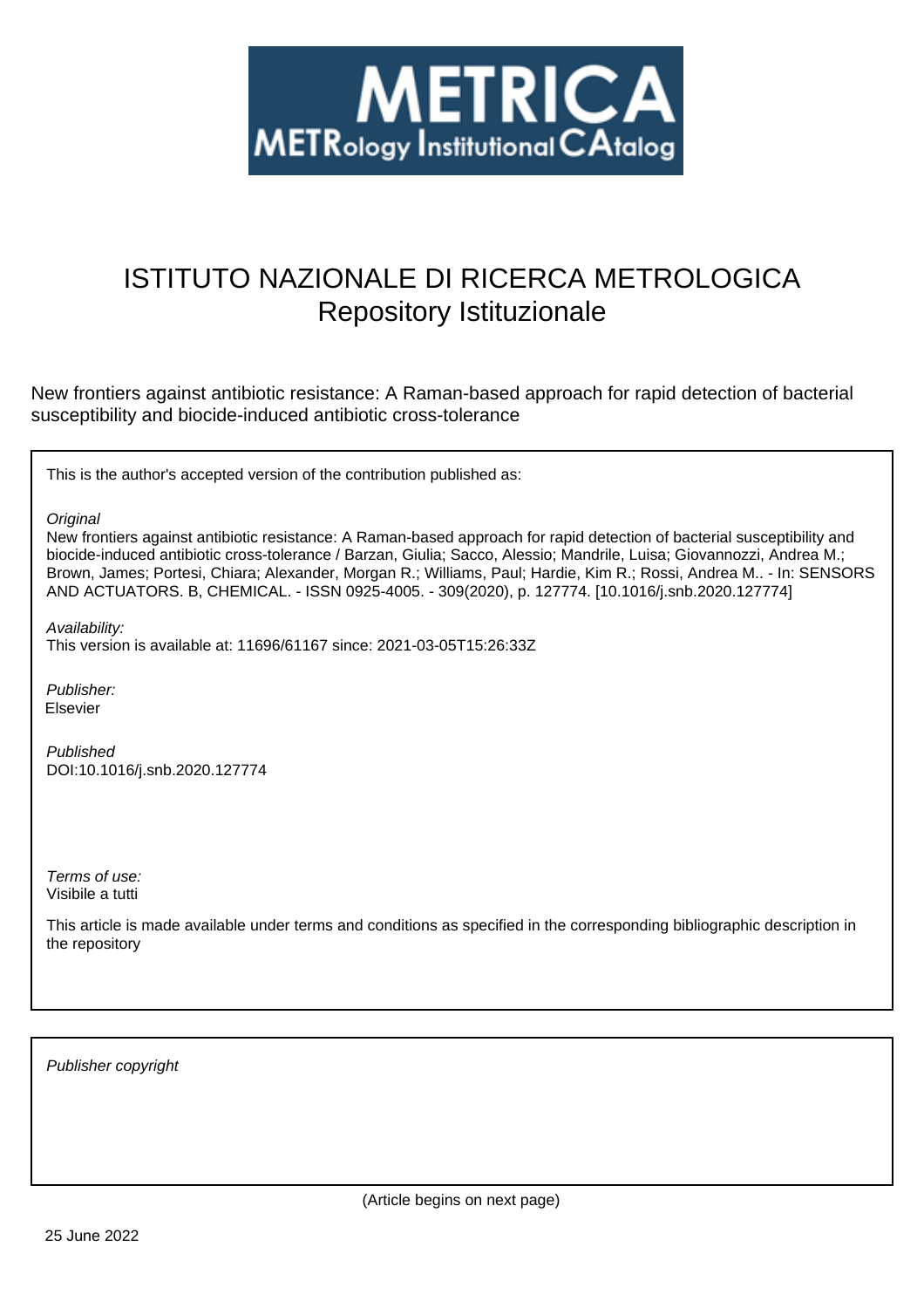# **New frontiers against antibiotic resistance: A Raman-based approach for rapid detection of bacterial susceptibility and biocideinduced antibiotic cross-tolerance**

Giulia Barzan<sup>a,b</sup>, Alessio Sacco<sup>a,b</sup>, Luisa Mandrile<sup>a</sup>, Andrea M.

Giovannozzi<sup>a\*</sup>, James Brown<sup>c</sup>, Chiara Portesi<sup>a</sup>, Morgan R. Alexander<sup>d</sup>,

Paul Williams<sup>c</sup>, Kim R. Hardie<sup>c</sup>, and Andrea M. Rossi<sup>a</sup>

*<sup>a</sup>Quantum Metrology and Nano Technologies Division, Istituto Nazionale di Ricerca Metrologica (INRiM), Strada delle Cacce, 91, 10135 Turin, Italy;*

*<sup>b</sup> Department of Electronics and Telecommunications, Politecnico di Torino, Corso Duca degli Abruzzi, 24, 10129 Turin, Italy;*

*<sup>c</sup>School of Life Sciences, Centre for Biomolecular Sciences, University of Nottingham, Nottingham NG7 2RD, UK;*

*<sup>d</sup>School of Pharmacy, University of Nottingham, Nottingham NG7 2RD, UK*

*\*Corresponding author: Andrea M. Giovannozzi, tel +39 011 3919330; e-mail*

*[a.giovannozzi@inrim.it](mailto:a.giovannozzi@inrim.it)* **Field Code Field Code**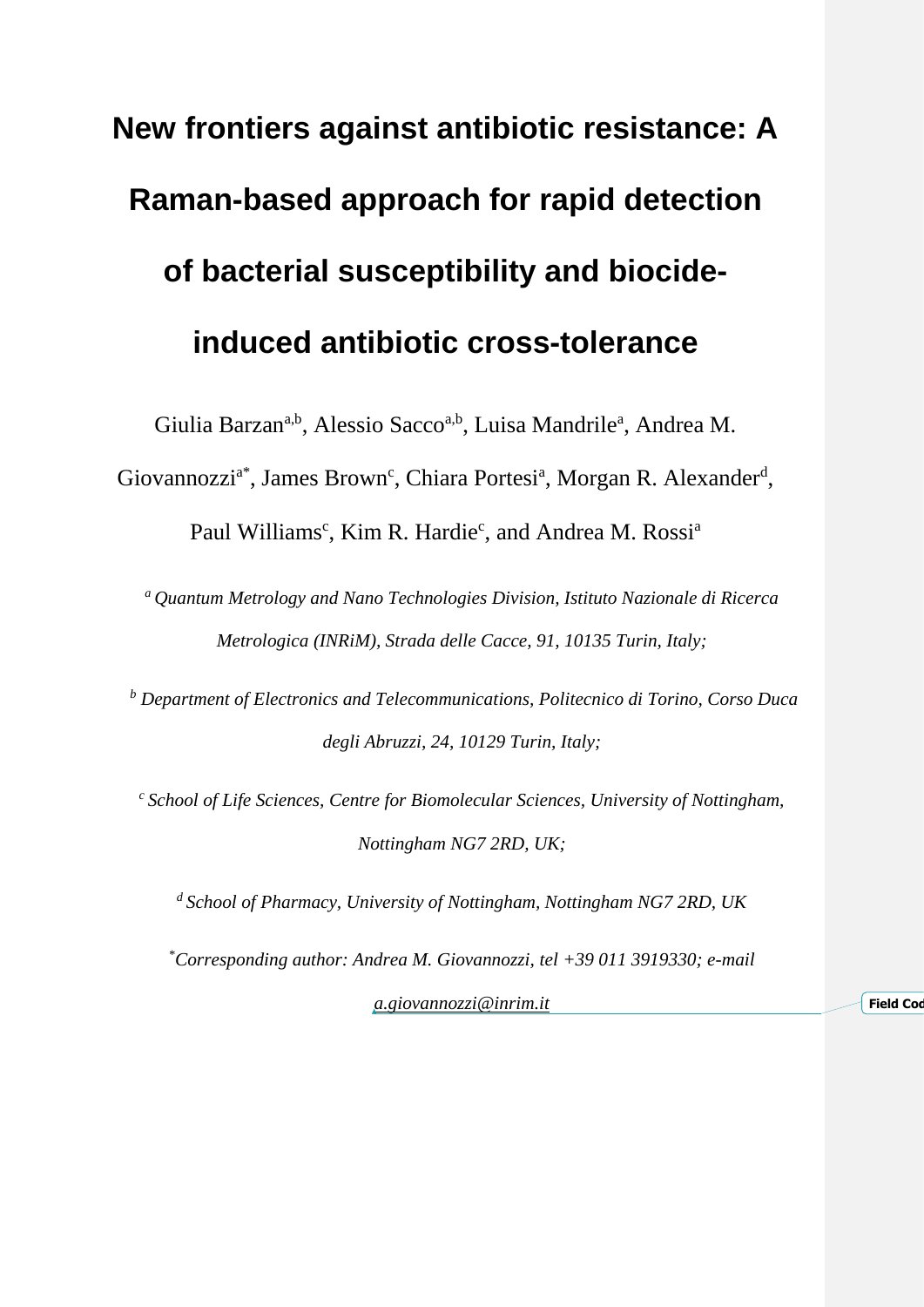# **Abstract**

To overcome the widespread misuse of antibiotics and reduce the growing problem of multidrug resistance, rapid, sensitive and specific novel methods to determine bacterial antibiotic susceptibility are needed. This study presents a combined dielectrophoresis (DEP) - Raman Spectroscopy (RS) method to obtain direct, real-time measurements of the susceptibility of a suspension of planktonic bacteria without labelling or other timeconsuming and intrusive sample preparation processes. Using an in-house constructed DEP-Raman device, we demonstrated the susceptibility of *Escherichia coli* MG1655 towards the second-generation fluoroquinolone antibiotic ciprofloxacin (CP) after only 1 h of treatment, by monitoring spectral changes in the chemical fingerprint of bacteria related to the mode of action of the drug. Spectral variance was modelled by multivariate techniques and a classification model was calculated to determine bacterial viability in the exponential growth phase at the minimum bactericidal concentration (MBC) over a 3 h time span. Further tests at a sub-minimum inhibitory concentration (MIC) and with a CP-resistant *E. coli* were carried out to validate the model. The method was then successfully applied for class prediction in a biocide cross-induced tolerance assay that involved pre-treating *E. coli* with triclosan (TCS), an antimicrobial used in many consumer products. High specificity and adequate sensitivity of the proposed method was thereby demonstrated. Simultaneously, standard microbiological assays based on cell viability, turbidity and fluorescence microscopy, were carried out as reference methods to confirm the observed Raman response.

*Keywords: Raman spectroscopy, dielectrophoresis, E. coli, antibiotic resistance, ciprofloxacin, antibiotic susceptibility test*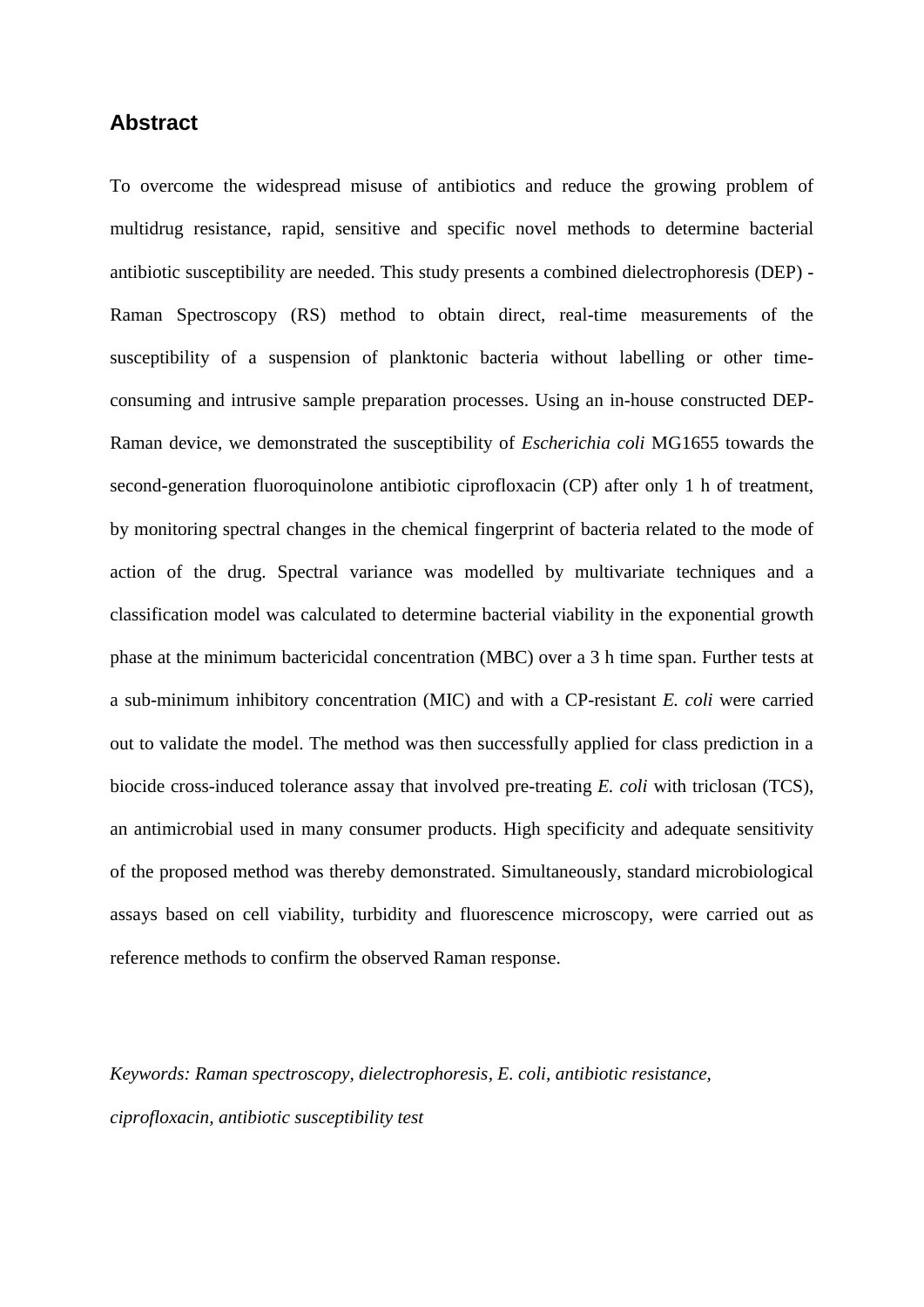# **Introduction**

The overuse and misuse of antibiotics has led to the selection of multidrug-resistant organisms (MDROs) such that multi-drug resistance has become a global emergency (WHO, 2014). Moreover, the extensive use of biocides in everyday life has also contributed to an increase in the resistance or tolerance of bacteria to a range of antimicrobial agents (Chapman, 2003). Residues of antimicrobials on surfaces create a chemical reservoir, exposing bacteria colonizing such a niche to sub-lethal concentrations of these agents (Lyman and Furia, 1969). This potential antimicrobial reservoir may persist for a significant amount of time, resulting in prolonged exposure. It is possible that this may induce tolerance or select for resistance in bacteria that subsequently colonize hosts as part of the commensal microbiota or, more worryingly, as pathogens that go on to cause debilitating infections (Jutkina et al., 2018). It has been reported that exposure to one antimicrobial can induce a change in bacterial susceptibility to another, and this will be referred to as "cross-induced tolerance" (Lavilla Lerma et al., 2015).

Within this context, it is clear that there is an urgent need for novel methods to rapidly evaluate the susceptibility of bacteria to specific antibiotics, in order to prescribe effective, tailored therapies, thereby reducing the likelihood of creating an environment that will select for antibiotic resistance (O'Neill, 2015). Many recent studies have focused on overcoming the time-consuming steps used in classical microbiological methods for antibiotic susceptibility testing (AST), such as disc diffusion, gradient diffusion, and agar/broth dilution (Jorgensen and Ferraro, 2002). These methods take time because they require overnight incubation to determine minimum inhibitory concentrations (MICs). The new approaches are mainly based on molecular methods, i.e. polymerase chain reaction (PCR) (Sibley et al., 2012) or mass spectrometry (Lupo et al., 2015), which require expensive reagents or equipment and take a considerable time for sample preparation. Schröder and Kirchhoff demonstrated that,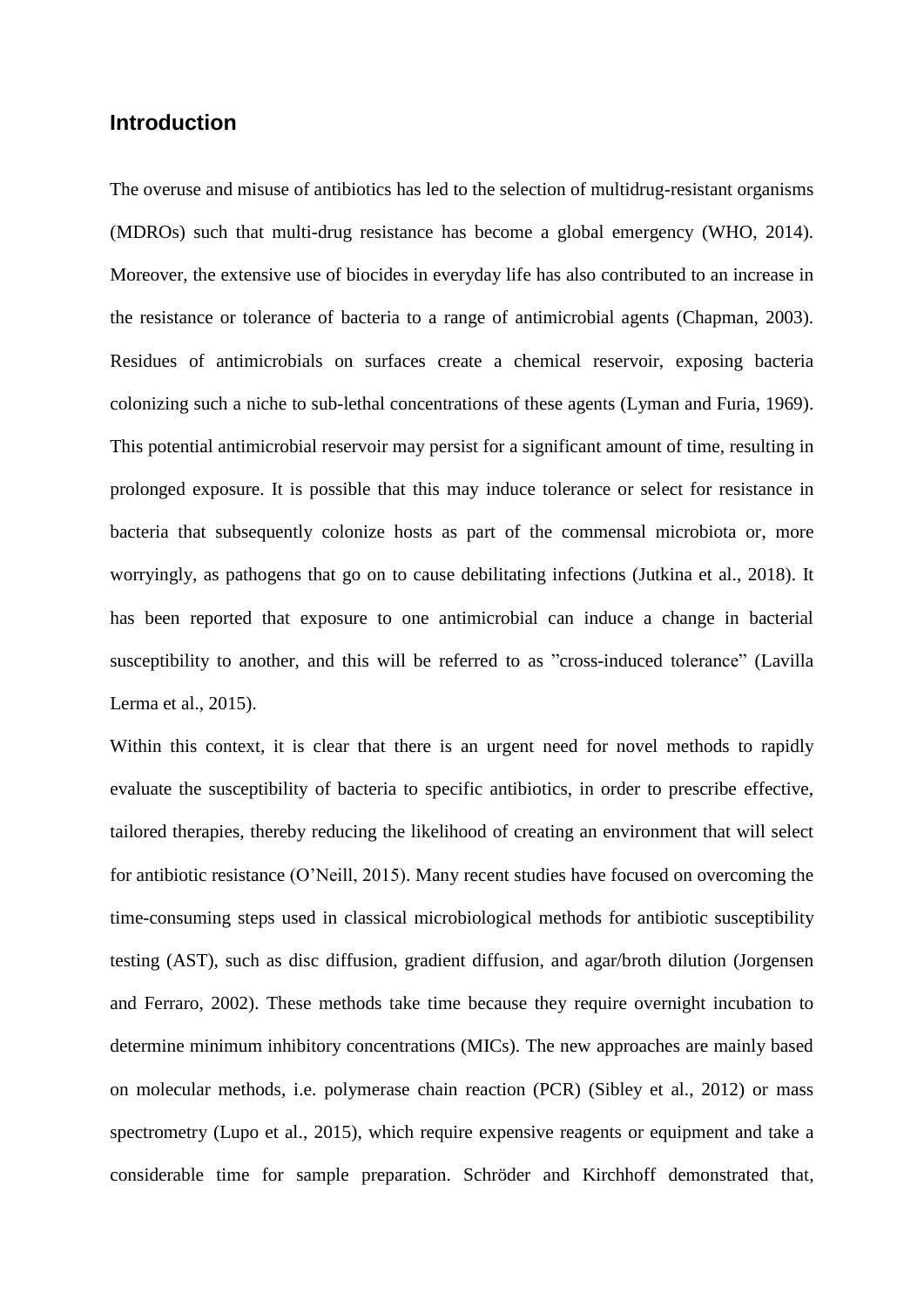compared with other spectroscopic methods (Lasch and Naumann, 2015), Raman spectroscopy (RS) has potential for fast bacterial identification and antibiotic susceptibility profiling (Schröder et al., 2015). RS is a label-free, non-contact, culture-independent technique, which does not require any toxic immunochemical staining and benefits from minimal sample preparation time. Furthermore, dielectrophoresis (DEP) can be employed in combination with RS to aggregate bacteria, increasing their local population density and optimizing the Raman signal to noise ratio of dispersed samples (Kirchhoff et al., 2018; Schröder et al., 2013).

Here, a combined DEP-Raman approach was developed to rapidly test bacterial susceptibility to antibiotics, reducing the total time for sample analysis and for the first time predictive models to evaluate bacterial susceptibility in a situation of cross-induced tolerance were employed.

Initially, *Escherichia coli* susceptibility towards the second-generation fluoroquinolone ciprofloxacin (CP) drug (Fasugba et al., 2015) was analysed to obtain a data set for the training of a statistical classification model. CP was used as it is one of the most common antibiotics prescribed to treat UTIs (Urinary Tract Infections) caused by *E. coli* (Lindgren et al., 2003). Furthermore, fluoroquinolone-resistant *E. coli* have been isolated in many different European countries (Cagnacci et al., 2008). Thus, rapid antibiotic susceptibility testing is urgently needed to determine whether fluoroquinolones can be administered to treat *E. coli* UTIs.

Using our in-house constructed DEP-Raman microfluidic device, we were able to perform dynamic measurements of the susceptibility of planktonic bacteria treated with antibiotic without any staining or complex sample preparation. The purpose of this work was to develop a robust classification model, precise and accurate enough to rapidly determine Raman spectral differences between sensitive *E. coli* MG1655 treated with ciprofloxacin and negative controls. These can be used to predict bacterial susceptibility to CP and other antimicrobial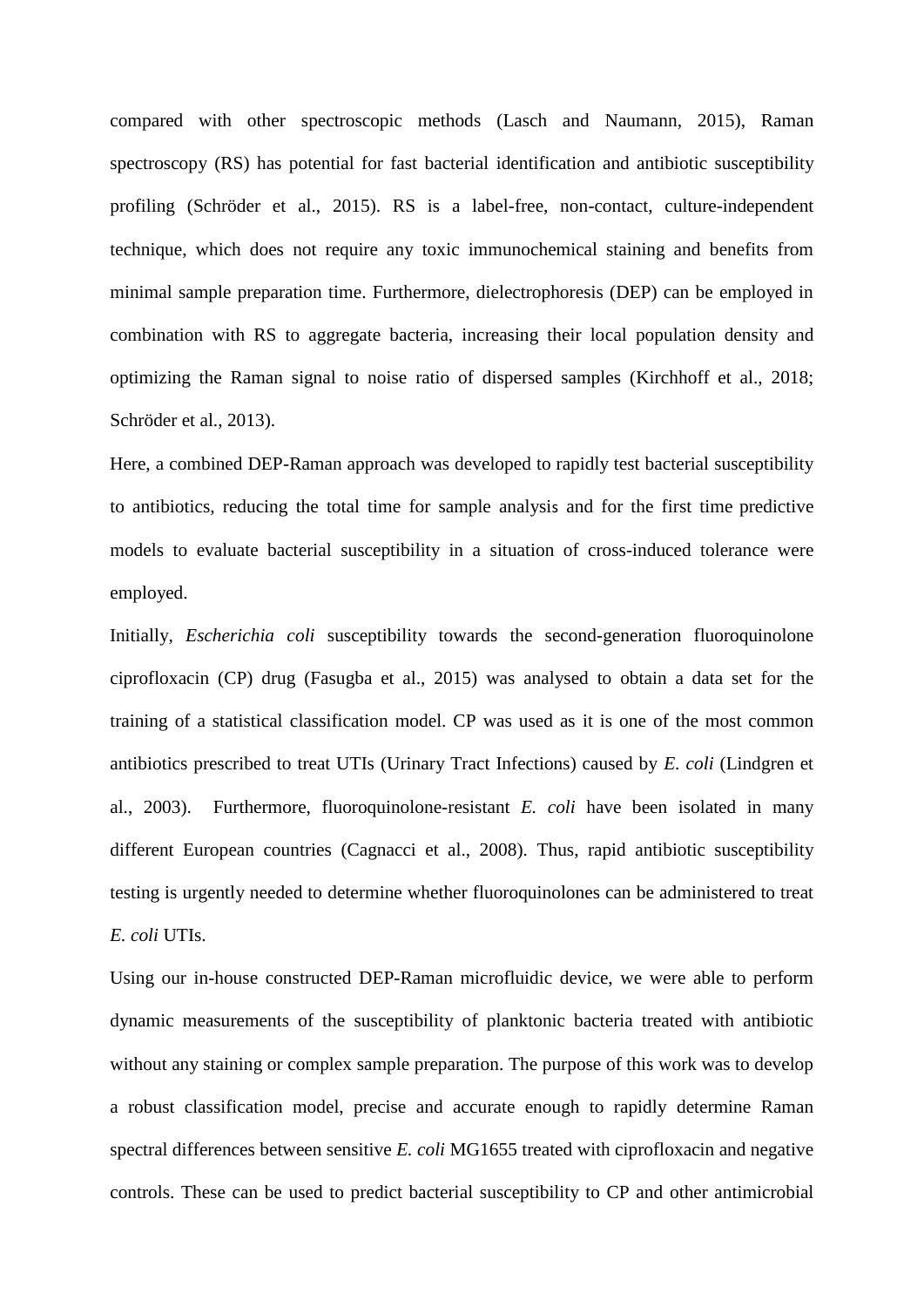agents. In this study, systematic differences in the RS spectra of bacteria were identified as a function of exposure time, experimental replicates and antibiotic treatment that could be assigned a statistical significance by analysis of variance-simultaneous component analysis (ASCA). The predictive ability and sensitivity of the obtained model was tested twice: by applying it to *E. coli* MG1655 treated with a sub-MIC concentration of CP, and towards an *E. coli* strain resistant to CP (*E. coli* PSA-I). In both cases, a good accuracy of classification of the model was demonstrated. Furthermore, we applied the model in an experimental system in which tolerance to CP was induced by the pre-treatment of *E. coli* MG1655 with a sub-MIC concentration of triclosan, a biocide present in many consumer products (toothpaste, soaps, detergents, toys etc.), that drives selection for multi-drug resistance (MDR) (Carey and McNamara, 2014).

## **Materials and Methods**

#### *Reagents*

TCS and CP were purchased from Sigma-Aldrich. Stock solutions were prepared in HCl 0.1 M for CP while TCS was dissolved in ethanol. Subsequently, dilutions in Milli-Q water were prepared for both drugs to obtain the correct concentrations adopted for the AST and the induced tolerance assay.

LB broth, agar and PBS tablets pH 7.4 (for 200 ml) were purchased from Sigma-Aldrich and diluted in Milli-Q water and autoclaved for 20 min at 121 °C.

Fluorescent dyes DAPI (ThermoFisher Scientific, D1306) and FM5-95 (ThermoFisher Scientific, T23360) were prepared in PBS for use in the fluorescent imaging of the bacteria.

#### *Bacterial strains and cultivation*

*E. coli* MG1655*,* a CP susceptible laboratory strain, *P. aeruginosa* PAO1 (Nottingham subline), *Staphylococcus aureus* SH1000 (University of Nottingham strain collection) and *E. coli*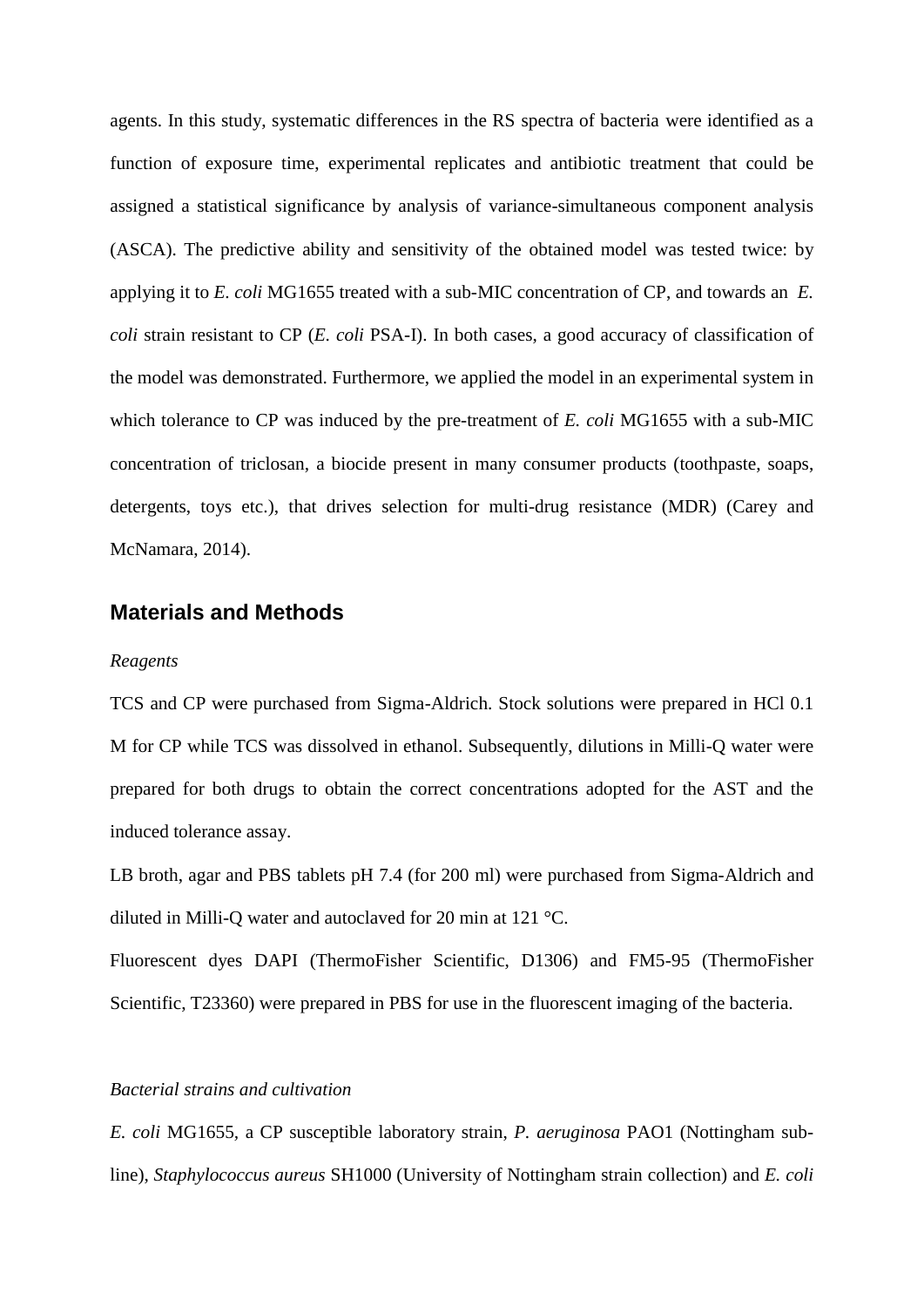PSA-I*,* a CP resistant environmental isolate strain (obtained from Matthew Avison; University of Bristol, UK) were cultivated and prepared for Raman analysis as specified in the Supplementary information (SI).

The MIC (minimum inhibitory concentration) and MBC (minimum bactericidal concentration) of CP against *E. coli* MG1655 were determined as specified in the SI.

#### *Morphological analysis by fluorescence microscopy*

Bacterial membranes were stained by addition of 2 μl FM5-95 (Sigma-Aldrich; 200 μg/ml) to 30 μl culture; DNA in the nucleoids was stained by addition of 1 μl DAPI solution (1 mg/ml) to 6 μl of the culture prior to mounting on a microscope slide coated with a thin film of 1.2% agarose.

Images were acquired using a Nikon Digital Sight DS-Fi1 camera attached to a Nikon Eclipse 50i microscope equipped with an Intensilight C-HGFI light source.

#### *Bacterial characterization by the* DEP-Raman *device*

A drop of bacterial suspension  $(\sim 100 \text{ µl})$  was injected into the Raman-DEP microfluidic device and Raman spectra collected in the centre of the cell. The procedure for device set-up is reported in SI. The optimal electrical field in the DEP cell for *E. coli* was a sinusoidal voltage of 5 V peak to peak at a frequency of 1 MHz; the bacterial accumulation time before acquisition was 6 min.

The samples were analysed with a DXR™ Raman confocal microscope (Thermo Scientific). Each spectrum was acquired using an excitation wavelength at 532 nm, a laser power of 10 mW with an exposure time of 2.5 s for 24 scans (1 min per spectrum) and a spectrograph confocal pinhole aperture of 50 µm in diameter. Spectra were collected with the dispersive Raman system with a 5 cm<sup>-1</sup> spectral resolution and a spectral range of  $3100-500$  cm<sup>-1</sup> with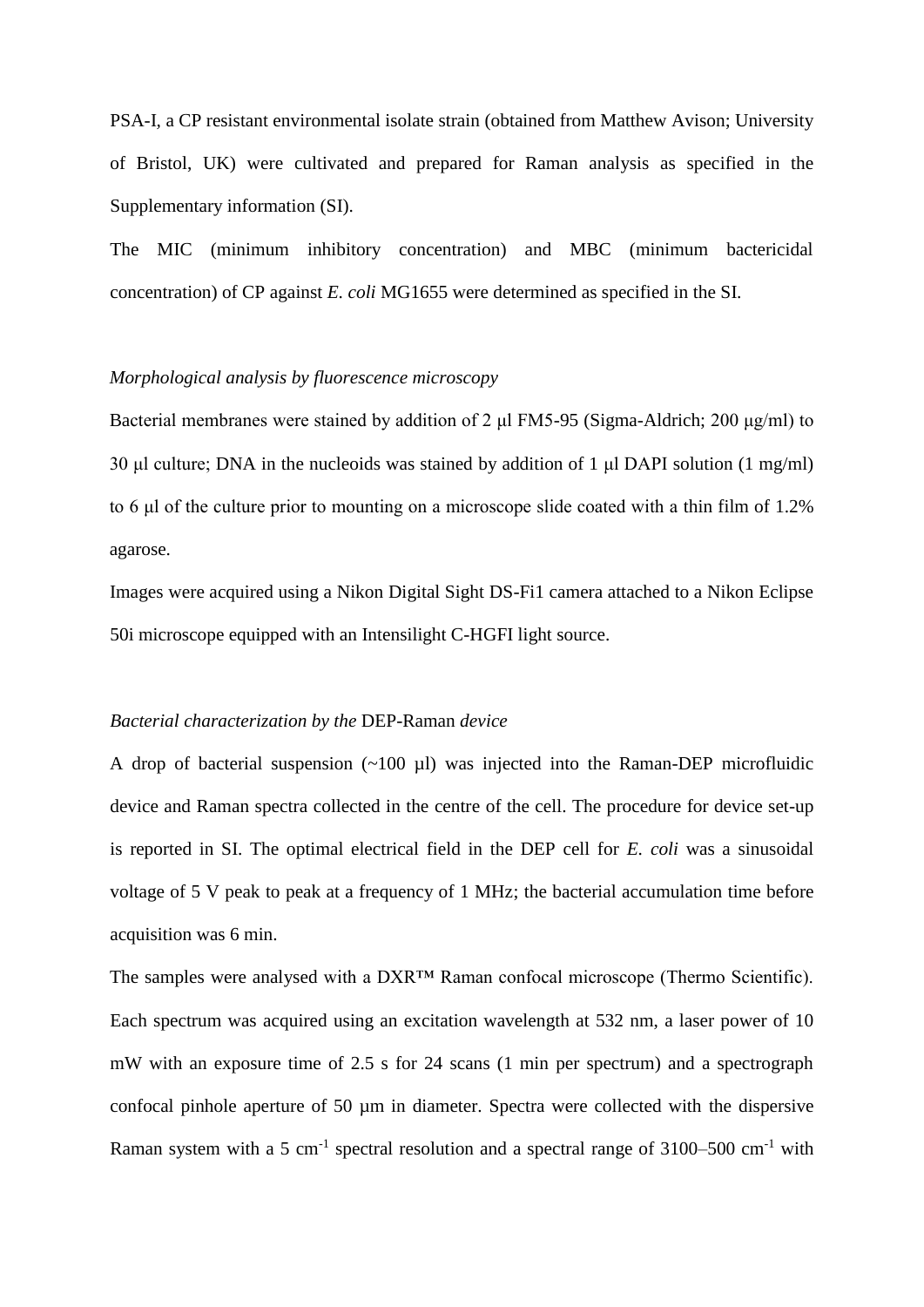3489 points per spectrum. The objective employed in this study was a  $60\times$  water immersion with a numerical aperture of 1.1.

#### *Data analysis and multivariate modelling*

PLS Toolbox (Eigenvector Research, Inc., Manson, WA) for Matlab R2015a (Mathworks, Natick, MA) was use for chemometric analysis. Spectra were pre-processed by Savitsky-Golay smoothing (window width 35 points, polynomial order 2), baseline correction by weighted least squares (polynomial order 2), mean centring and intensity normalization on the  $CH_x$  vibrational modes at 2940 cm<sup>-1</sup> to eliminate the possible spectral differences due to a variation of the number of bacterial cells aggregated under the spot of the laser. and mean centring. Analysis of variance-simultaneous component analysis (ASCA) was used to determine the effect of different experimental parameters (Smilde et al., 2005). The factors considered were (i) "time", 1 h, 2 h, and 3 h; (ii) "drug", untreated (class 0, control) or treated (class 1, test); (iii) "experiment", the different cell culture batches. 2-way correlations between factors were considered. The significance was determined by p-values through permutation tests by randomizing the levels belonging to the factor under consideration within the levels of each other factor (Zwanenburg et al., 2011, Mandrile et al., 2019). The  $H_0$ hypothesis of no experimental effect, with a confidence level of p was tested.

PLS-DA classification models were built by a training set of independent experiments conducted at different times and validated by predicting independent spectra acquired from new experiments. We calculated the following figures of merit: sensitivity [true positive/(true positive+false negative)], specificity [true negative/(true negative+false positive)], and classification error (1-accuracy) where accuracy is the ratio (correctly classified samples)/(total samples as classification).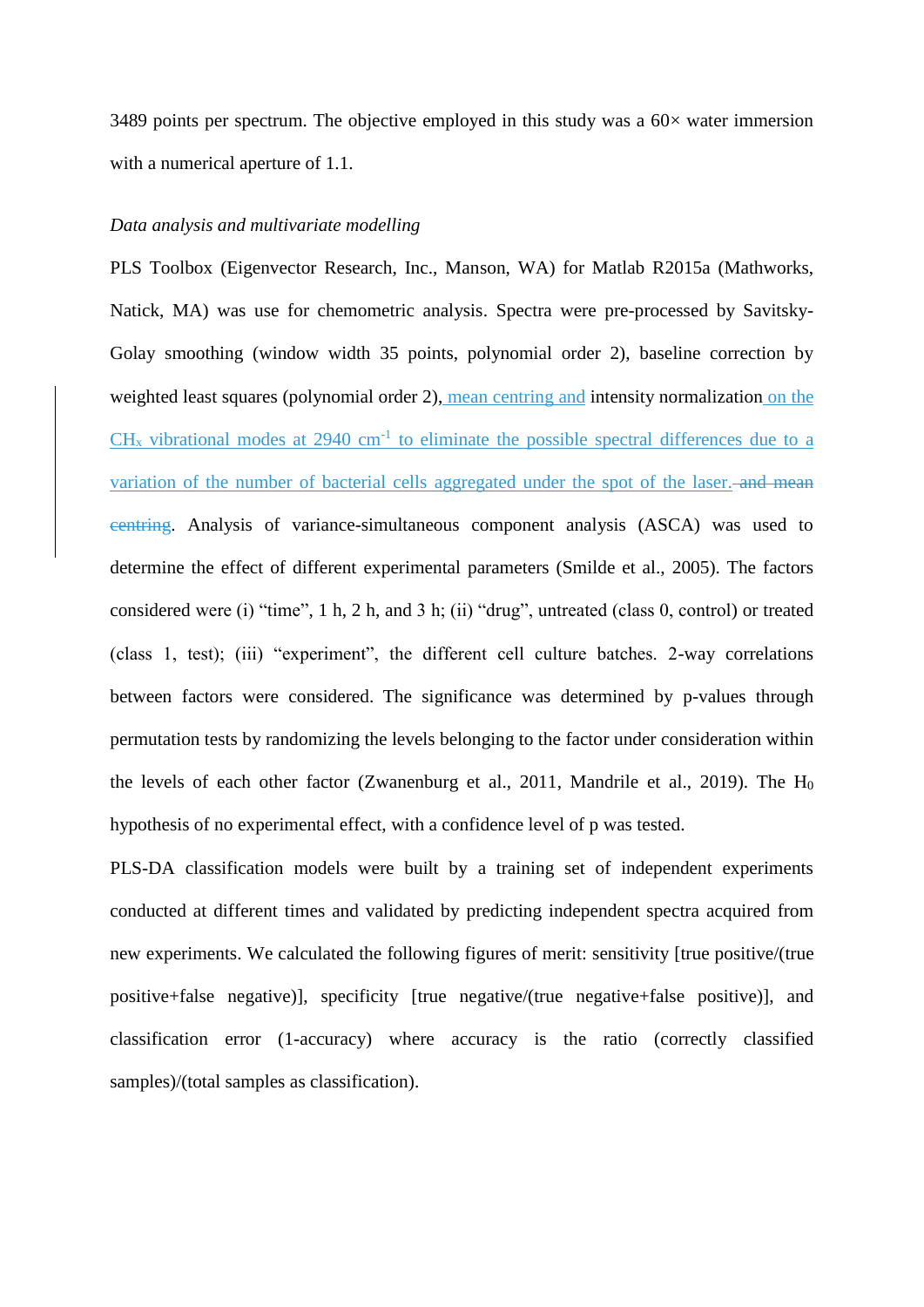# **Results and discussion**

#### *Bacterial characterization by Raman*

The combined DEP-Raman technique was applied to test the susceptibility of *E. coli* MG1655 to the commonly prescribed second-generation fluoroquinolone antibiotic, ciprofloxacin, by monitoring spectral changes in the chemical fingerprint of the bacteria. Molecules predicted to be modulated as a result of the mode of action of the drug were specifically monitored. The integrated dielectrophoresis-Raman setup and the cell fabrication process (fig. 1a) are described in detail in SI. After bacterial accumulation in the centre of the DEP cell, Raman spectra were acquired using a water immersion objective (fig. 1b).

#### **Fig. 1**

Optimising the conditions of spectra collection for *E. coli* MG1655, such as voltage and frequency, a satisfactory signal to noise ratio was obtained, which allowed us to characterize the strain and assign a chemical functional group to each typical bacterial Raman band within the different regions of the chemical fingerprint (SI fig.S1 and table S1). The versatility of our DEP-Raman setup was also successfully demonstrated to the characterization of two other bacterial strains, one Gram positive (*S. aureus* SH1000)*,* and one Gram negative (*P. aeruginosa* PAO1*)* (SI fig. S2). The MIC and MBC of ciprofloxacin against *E. coli* MG1655 were determined to be 0.5  $\mu$ g/ml and 1  $\mu$ g/ml respectively to benchmark this particular strain for use as a basis for the design of the subsequent experiments (SI fig. S3a and S3b). A seed culture at OD600 (optical density at 600 nm) of 0.3 was chosen to inoculate cultures so that the bacteria would be in mid-exponential growth phase. At this point, bacteria are growing exponentially, a phase of growth where they are rapidly multiplying and are more sensitive to antibiotics such that there is a higher chance that mutations conferring resistance against antimicrobials will arise (Kloß et al., 2013). Raman analyses of *E. coli* MG1655 were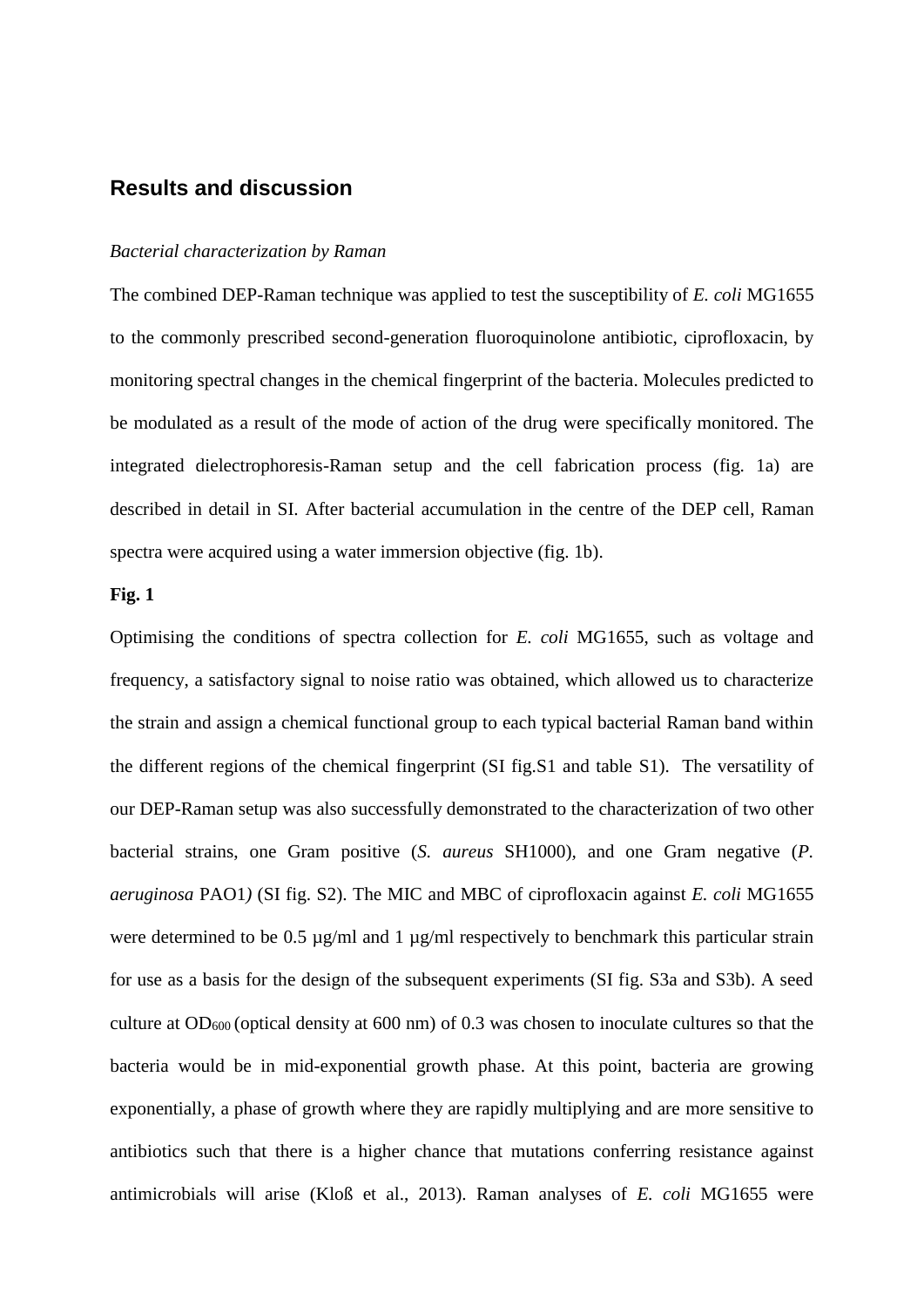performed using the DEP-Raman setup described in the previous paragraph. Comparisons were made between untreated bacterial cultures and parallel bacterial cultures treated with CP at 1  $\mu$ g/ml for four different time periods (0 h, 1 h, 2 h and 3 h).

The collection volume of the Raman microscope in the conditions employed in this work is 4.7 μm3. On the basis of the optical microscopy images of E. coli MG1655 untreated cells obtained it was calculated that no more than 6–10 cells were investigated during Raman measurements (ciprofloxacin-affected bacteria have higher, variable volumes, so in these cases the number was smaller).

Simultaneously, standard microbiological assays based on cell viability, culture turbidity and fluorescence microscopy were undertaken. The data generated served as reference methods to correlate the observations from Raman analysis (fig. 2).

## **Fig. 2**

The turbidity assay (fig. 2b) verified that bacterial cells treated with CP at the MBC stopped growing after 1 h, because the machinery for DNA replication was stalled by CP-mediated DNA gyrase/topoisomerase inhibition. In support of this, CFU enumeration after exposure to CP for 24 h, resulted in a 99.9% reduction in viability compared with the control (SI fig. S3b). For this reason, we refer to bacterial cells treated with CP at MBC as non-viable, while the untreated cells (control) are considered as viable.

#### *Multivariate data analysis and construction of the classification model*

Changes in the spectral profiles of treated and untreated samples were highlighted by explorative principal component analysis (PCA) (see SI fig. S4).

PCA revealed that Raman spectra showed changes related to the antibiotic treatment after only 1 h of antibiotic treatment (see SI fig. S4a) as well as to growth over time (see SI fig. S4b), but notably different spectral regions were represented in the PCs modulated by time or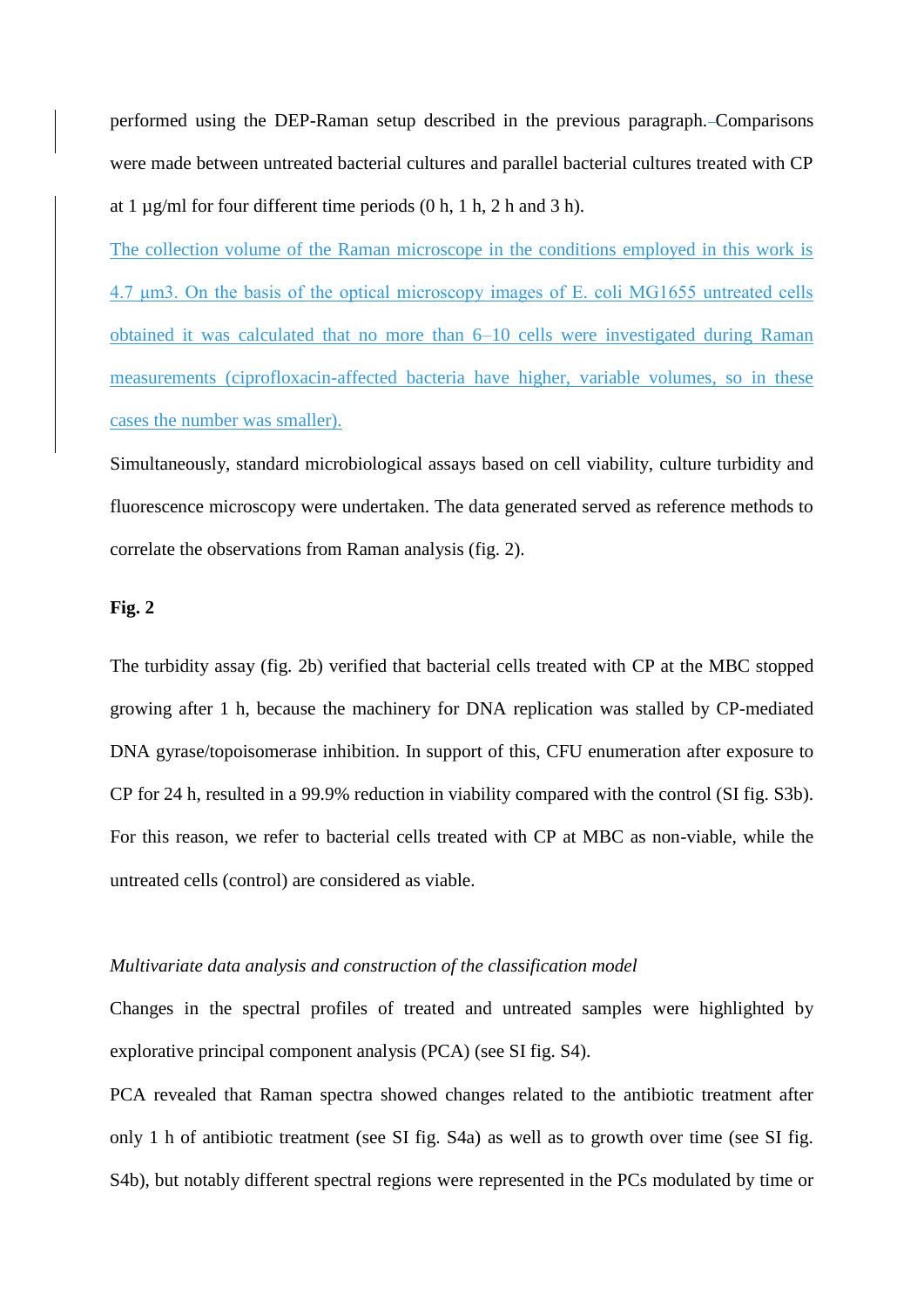antibiotic treatment (see SI fig. S4c). The signals that varied the most after the antibiotic treatment were those corresponding to the vibrational modes of nucleic acids (fig. 2), which is reasonable since ciprofloxacin targets DNA replication. In particular, we found spectral changes in the band at 1584 cm<sup>-1</sup> that correspond to the  $v_{C-N}$ ,  $\delta_{N-H}$  of guanine and adenine (Pätzold et al., 2008); in the peak at  $748-750$  cm<sup>-1</sup> corresponding to  $v<sub>0-P-0</sub>$  and aromatic ring vibration of nucleic acids (Movasaghi et al., 2007); and in the spectral region between 1300– 1370 cm<sup>-1</sup> due to deformation of adenine and guanine  $(1302-1315 \text{ cm}^{-1})$  (Deng et al., 1999), tryptophan  $(1339 \text{ cm}^{-1})$ , CH<sub>2</sub>/CH<sub>3</sub> twisting, wagging, bending modes of lipids  $(1313-1307)$  $\text{cm}^{-1}$ ) (Movasaghi et al., 2007) and cytosine (1362 cm<sup>-1</sup>) (De Gelder et al., 2007).

On the other hand, spectral regions affected by the duration of treatment were more related to protein and lipids. Specifically, there were differences in the region around 1100 cm<sup>-1</sup> which is related to  $v_{C-N}$  and other ring breathing modes of phenylalanine (Phe); in the band at 1240  $cm<sup>-1</sup>$  which refers to amide III and asymmetric  $v_{PO2}$  of DNA bases; in the region between 1338–1310 cm<sup>-1</sup> corresponding to  $\delta$ <sub>CH2</sub> of tryptophan (Trp), CH bending modes of lipids and ring vibration of guanine and adenine; and in the peak at  $1480 \text{ cm}^{-1}$  related to CH<sub>2</sub> stretching modes of lipids. In particular, the band at 1240 cm<sup>-1</sup> was modulated more by the duration of the incubation, than by the presence or absence of antibiotic treatment, which is in accordance with the literature (Schröder et al., 2015). (see SI fig. S4 and S5)

Next, we performed ASCA to evaluate the statistical significance of the differences observed by PCA. ASCA is specifically suited for time-resolved multigroup (viable and inhibited *E. coli,* treated for 1 h, 2 h or 3 h), multi-subject (containing data of multiple culture batches) and multivariate data (such as Raman spectra). The model revealed that both the effect of time (bacterial growth) and of antibiotic treatment trigger significant chemical variations, as does experimental replication. The effects of the different experimental design factors ("time", "drug" and "experiment") were separated by the ASCA model and quantified. The factor "time" is predominant over the factor "drug" with effect =  $12.56\%$  of variance and  $p = 0.001$ ;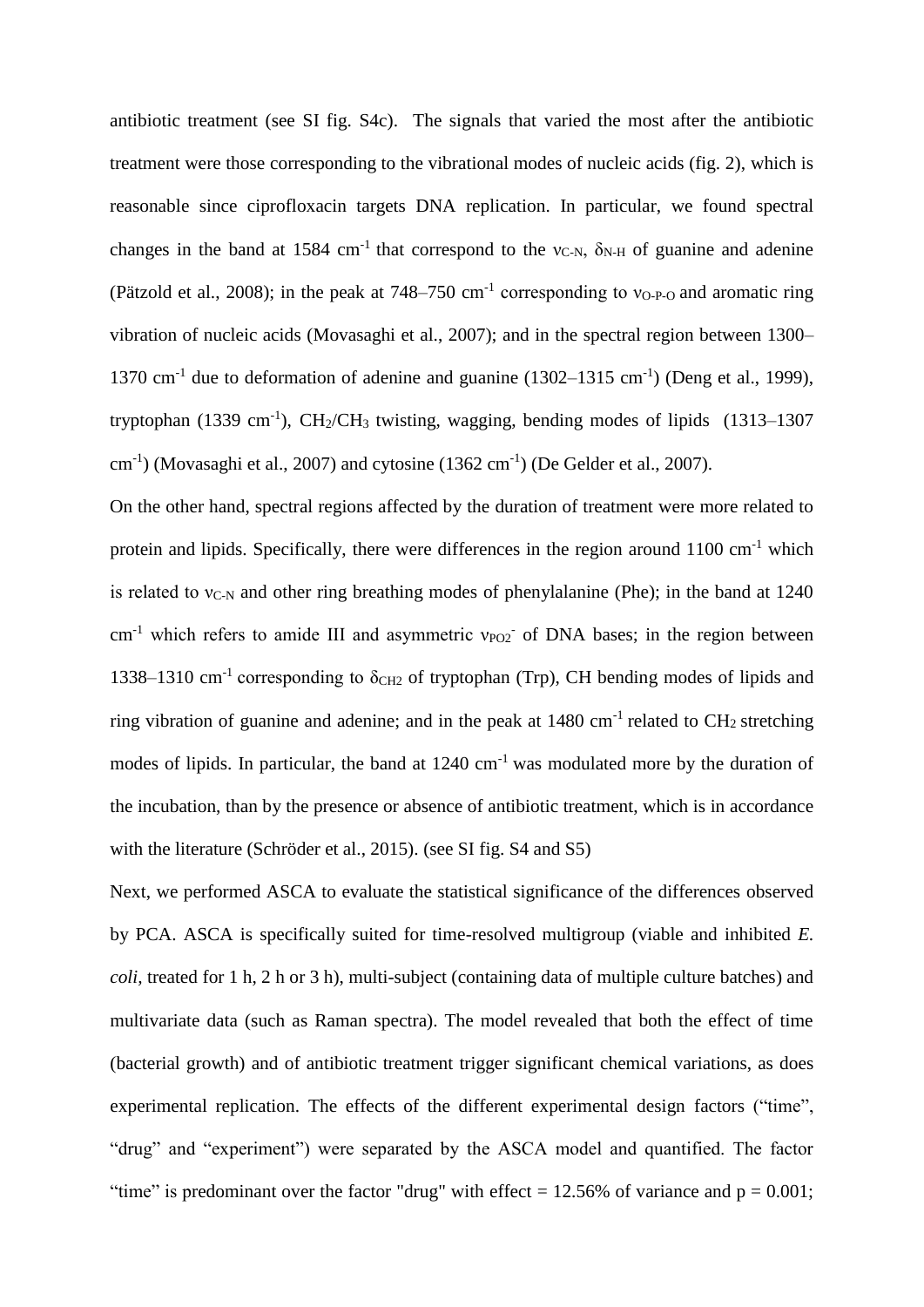the factor "drug" has an estimated effect of 11.73% and  $p = 0.001$ . Interestingly, the factor "experiment" produced a significant effect (16.27% of variance with  $p = 0.001$ ). In addition, the interaction term of "time  $\times$  drug" is significant, which means that the effect of the antibiotic was not constant over time, since the cells responded differently to the drug over a period of 3 h. The scores plot of the PCA models built for the two most interesting effects ("time" and "drug") shows separation between the groups (fig. 3 a-b) and the loading profiles of PC1 for these two factors reveal the different contribution of original spectral bands in the separation (fig. 3c). This statistically significant separation of groups indicates that the impact of bacterial physiology and growth cannot be neglected and that the drug effect can be successfully detected by Raman spectroscopy. This analysis formed the basis for the construction of predictive classification models.

#### **Fig. 3**

PLS-DA classification models were developed in order to obtain a predictive method for identifying the responses of the cells to antibiotic treatment. One model for each time point was generated, since the time of analysis causes non-negligible changes in the spectra of both treated and controls. Samples treated with CP at the MBC were considered as "nonviable/inhibited" (positive: class 1) and the untreated samples as "viable" (negative: class 0). The sensitivity, specificity and classification errors were calculated (Table 1) and, after only 1 h, good discrimination between the two classes was achieved. From this classification, the susceptibility to antibiotic increases over time, as after 2 h and 3 h, all treated samples were classified as non-viable (no false negatives were registered). Conversely, the specificity of the prediction was highest after only 1 h, because the effect of "time" adds up to that of "treatment", resulting in a higher number of false positives, i.e. erroneously classified as nonviable. In general, since the total error rate increases over time, we focussed on 1 h experiment where the lowest classification error was achieved. In an AST for investigating antibiotic tolerance, the probability of missing a tolerant culture is considered more serious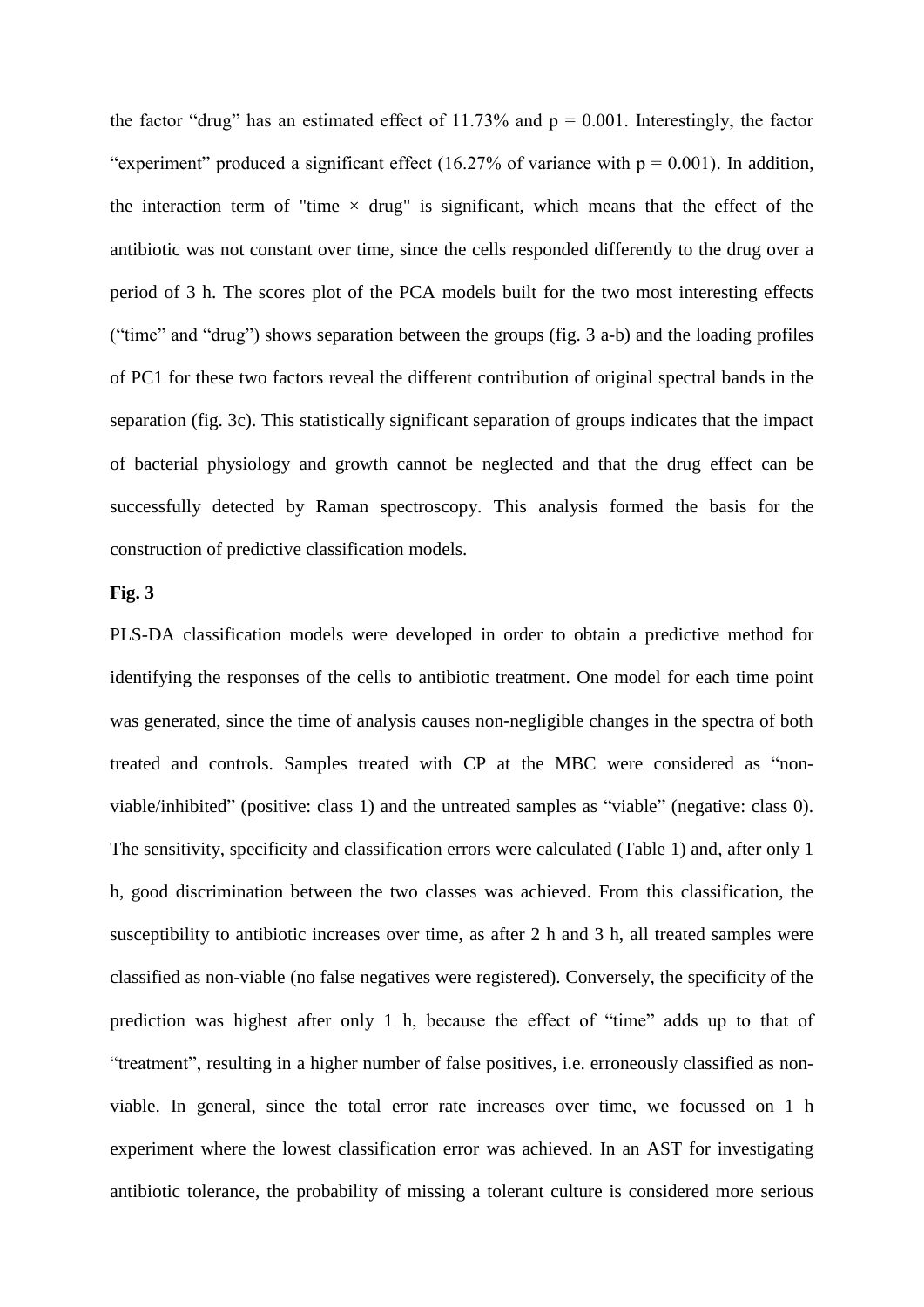than overestimating the false negatives (i.e. erroneously classified as viable), so high specificity is required. Furthermore, RS results were more sensitive when compared with classical microbiological techniques. In fact, major differences between the spectra of treated and untreated samples were already visible after 1 h, while in the turbidity assay, at the same time point, the growth curves almost overlap (fig. 2b).

## **Table 1**

*Validations of the model:* E. coli *treated with a sub-MIC concentration of CP and* E. coli *resistant to CP*

The predictive strength of our statistical model was tested by performing the same experiment with two concentrations of CP:  $0.5 \mu g/ml$  (MIC for *E. coli* MG1655 at OD<sub>600</sub>=0.3) and 0.015  $\mu$ g/ml (sub-MIC).

As CP is an antibiotic that inhibits DNA gyrase and topoisomerase IV (enzymes involved in transcription and DNA replication), thereby blocking bacterial cell division (Fisher et al., 1989), growth (measured as  $OD_{600}$ ) at the MIC concentration shows that bacteria stop replicating after 1 h of treatment (the time necessary for at least two complete cycles of bacterial replication and for the drug to impact on the total cell population). On the other hand, bacteria treated with a sub-MIC of 0.015 µg/ml continue to grow, although at this concentration, growth is slower than that exhibited by the untreated controls (fig 2b).

In agreement with the biological response, the PLS-DA model classified the spectra obtained from *E. coli* treated at MIC as positive (non-viable/inhibited) for CP treatment with an accuracy of 83%. In addition, 83% of bacteria treated at sub-MICs were classified as negative (viable) (SI fig. S6a). In support of this classification, a viable count (CFU) assay was carried out to determine the MBC. This returned a significant reduction in viable cell numbers after 24 h treatment with 0.5 µg/ml of CP, whereas with 0.015 µg/ml of CP there was no significant difference from the untreated controls (SI fig. S3b). This demonstrates that RS can be used to test the viability of bacteria with adequate accuracy after only 1 h of treatment at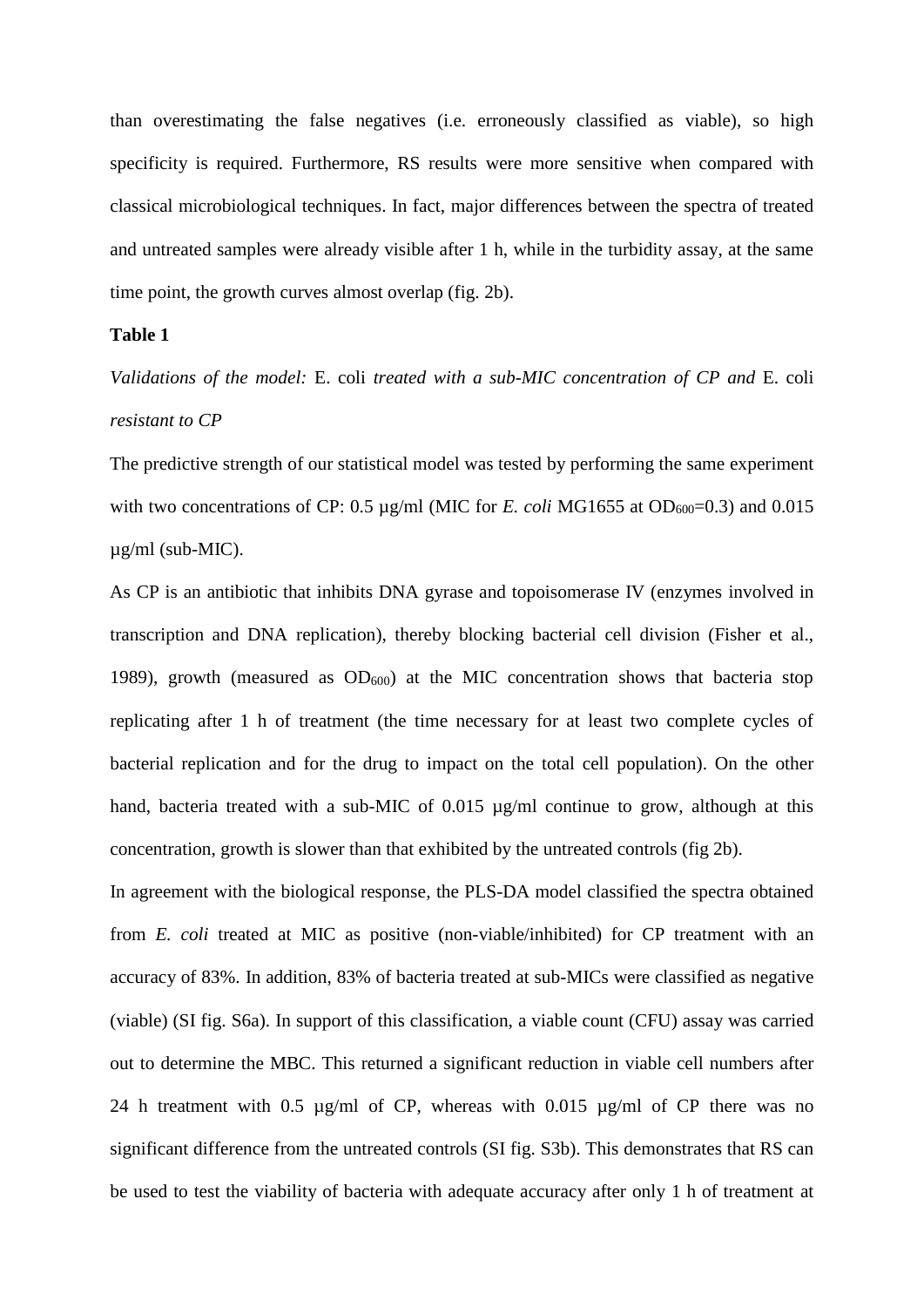different CP concentration levels, in agreement with previous literature (Kirchhoff et al., 2018). Interestingly, the spectral bands varying the most with CP concentration are the same as those that were revealed to be related to the effect of the antibiotic. See ASCA model reported in SI (SI fig S8).

To further confirm the statistical validity of the proposed DEP-Raman method, we applied it to the classification of *E. coli* PSA-I, (a CP resistant environmental isolate morphologically similar to MG1655 (Smart et al., 2019)) untreated and after treatment with CP at the MBC concentration  $(1 \mu g/ml)$ .

As the turbidity assay in Fig. 2b clearly shows, *E. coli* PSA-I was not inhibited by treatment with CP at the MBC, but continued to grow at the same rate as the untreated *E. coli* PSA-I strain. In accordance with the microbiological results, the Raman spectra profile of *E. coli* PSA-I + CP 1 µg/ml (green line) highlight more similarities with *E. coli* MG1655 untreated control (olive dash line) than with the treated MG1655 sample (red line) (fig. 2). The model correctly assigned 100% of *E. coli* PSA-I Raman spectra to the class of negative bacteria (viable) after only 1 h of CP treatment (SI fig. S6b) and correctly classified 89% of the PSA-I untreated samples. This test is relevant because attests the versatility of the model also testing different bacterial strains, even though they slightly differ from the training set (see SI for further details, fig. S7).The robustness of the model was confirmed since the scores of resistant *E. coli* were positioned below the discriminant line, nearer to negative cells (viable). Furthermore, this experiment confirmed the applicability of the model to predict the susceptibility of the bacteria to a specific antibiotic.

#### *Application of the model to biocide cross-induced tolerance*

Triclosan (TCS), one of the most widely used antimicrobial agents for personal hygiene purposes, has previously been shown to induce cross-tolerance to antibiotics in different bacterial species. This tolerance can be induced at TCS concentrations lower than 1  $\mu$ g/ml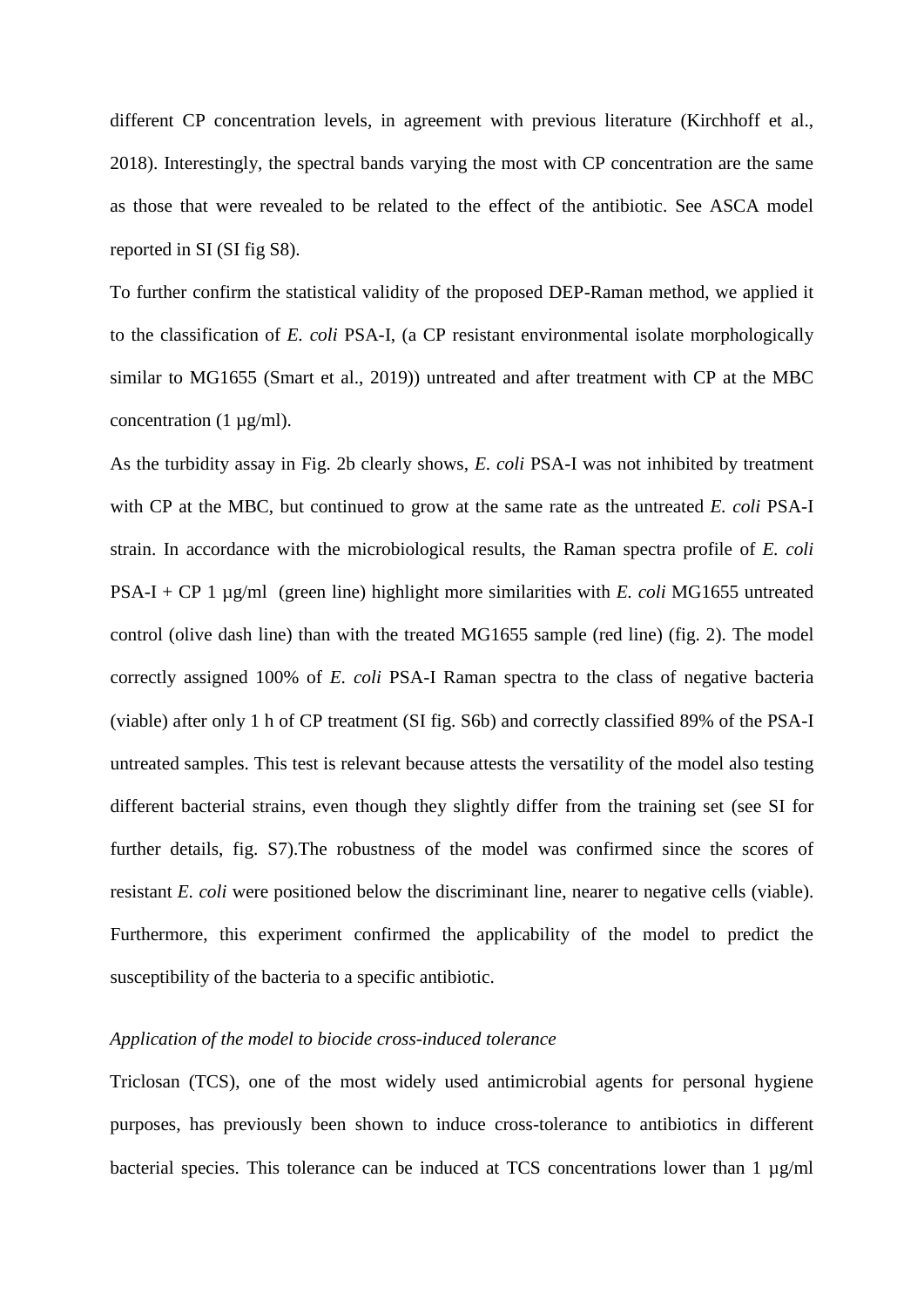(Carey and McNamara, 2014), which is far below the MIC for most bacterial strains as well as at concentrations commonly found in the environment. As demonstrated by Westfall et al, (Westfall et al., 2019), TCS has a dramatic protective effect on *E. coli,* increasing its survival in the presence of ciprofloxacin (100 ng/ml: ~3× MIC) in *in vitro* experiments as well as *in vivo,* in murine infection models. In order to induce antibiotic tolerance, *E. coli* was pretreated with a TCS concentration found in the urine of individuals using triclosan-containing products (0.2 µg/ml) (Calafat et al., 2008; MacIsaac et al., 2014). Thereafter, we tested the susceptibility of our DEP-RS method to detect cross-induced tolerance to ciprofloxacin in *E. coli* MG1655.

Fluorescence microscopy and viable count (CFU) assays (SI fig.S6) were performed on bacterial samples for each treatment to support the Raman results at the biological level using established microbiological methods.

#### **Fig. 4**

As fig. 4 shows, CP induces filamentation in *E. coli* MG1655 after only 1 h of treatment at the MIC (0.5  $\mu$ g/ml). In particular, filamentation together with changes in DNA localization is evident in bacteria treated with CP (fig. 4 l,m,n) compared with the controls (fig. 4 a–d). This is consistent with a blockage in cell division and induction of the SOS DNA repair response, as would be expected from the mechanism of action of CP. Interestingly, in the bacterial samples treated for 1 h with both compounds, the typical morphology of untreated bacterial cells is retained in terms of both cell shape and DNA localization (fig. 4 p–r). This supports the gain of tolerance to CP, because the cells were able to divide again when pre-treated with TCS even in presence of CP at the MIC.

Fluorescence microscopy demonstrated that 1 h of treatment with ciprofloxacin at the MIC is enough to observe the effects of the antibiotic on cell morphology and intracellular DNA distribution. Furthermore, it shows that bacteria pre-treated with TCS are able to develop a cross-tolerance to CP after just 1 h of exposure.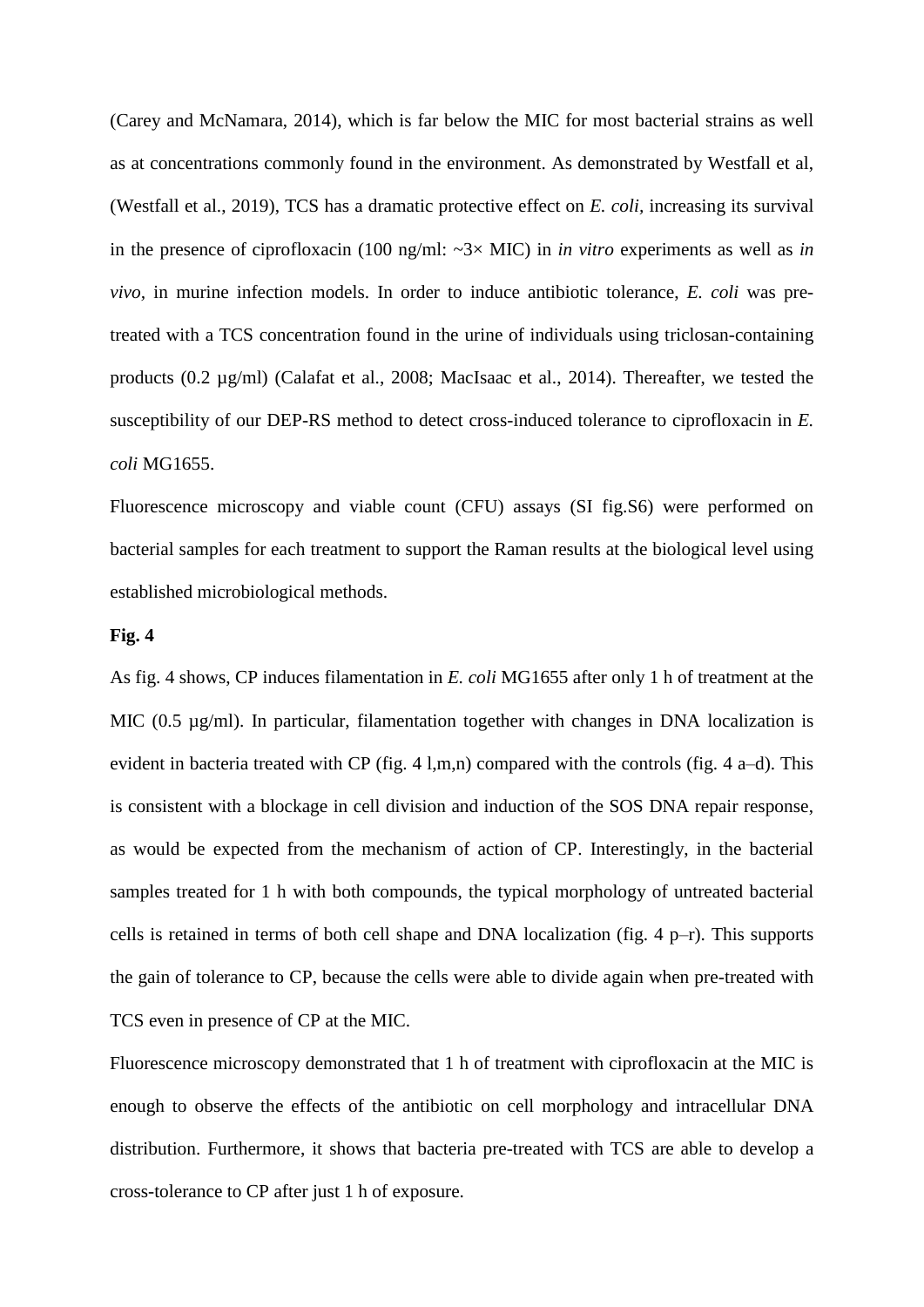The same samples were also analysed by DEP-RS device and the spectra were classified with the PLS-DA model that was previously validated.

#### **Fig. 5**

Fig. 5 demonstrates that most of bacteria treated with CP at the MIC (yellow triangles) were classified as non-viable/inhibited (which serves as a control test in this experiment, and are considered the negatives for the calculation of sensitivity and specificity, in this case). Bacteria treated with both drugs were successfully classified as tolerant. The sensitivity of the classification is 66 % after 1 h of treatment (fig. 5a) and rises to 83% after 3 h (fig. 5b). This confirmed that DEP-RS approach is able to reveal the gain in cross-induced tolerance after only 1 h of TCS treatment, in accordance with the results obtained with biological assays. Moreover, the induced tolerance was detected more sensitively after prolonged CP treatment. This could be explained as the greater adaptability of bacterial cells to CP after 3 h, clearly showing the induced tolerance provided by the TCS pre-treatment. The same experiment of cross-induced tolerance was performed with a CP concentration corresponding to the MBC. The effect on *E. coli* cells was evaluated using the validated DEP-RS method. In this case we noticed that 1 h of treatment is not enough to observe the induced tolerance effect but this appears after 3 h (sensitivity 100%), confirming that prolonged experiments permit detection of cross-induced tolerance also at higher CP concentrations, i.e. at the MBC.

# **Conclusions**

Developing a new rapid AST that would give a response in a few hours instead of a few days is a key challenge in clinical and microbiological fields. Saving time is essential not only to promote optimal patient outcomes, but also to prevent or reduce selection for antibioticresistant organisms (Laxminarayan et al., 2013).

The DEP-Raman device developed here allows characterization of different bacterial strains with high specificity and to follow dynamic interactions of the bacteria with antibiotics.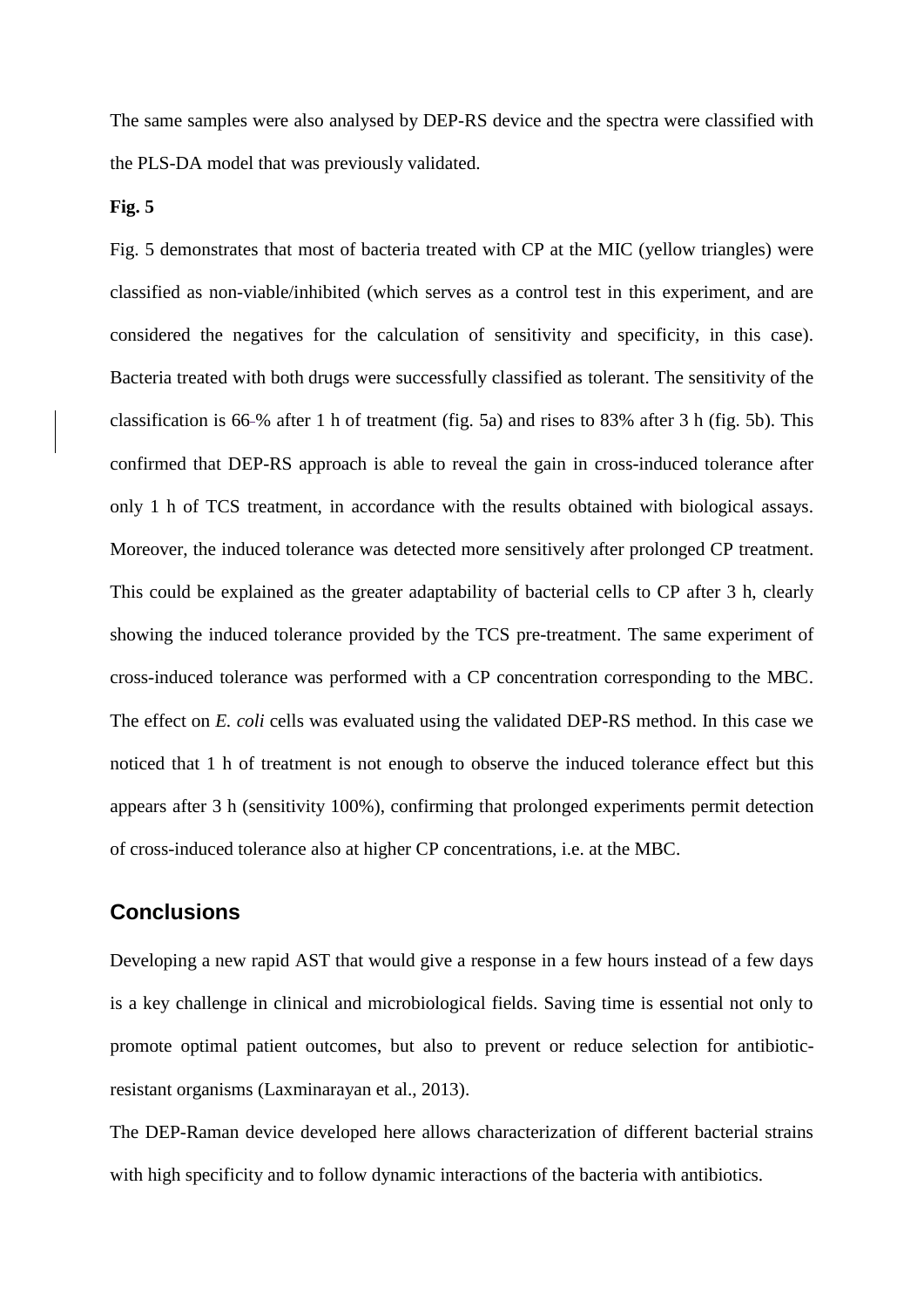Raman results processed with multivariate data analysis are able to model spectral differences at a molecular level between treated or untreated bacterial cells after only 1 h of treatment. The susceptibility test based on Raman allowed us to correctly classify as non-susceptible bacteria treated with a sub-MIC concentration of CP and bacteria in which tolerance to the antibiotic was induced by TCS pre-treatment. An environmental *E. coli* strain naturally resistant to CP (PSA-I) was also successfully predicted as non-susceptible after 1 h of treatment with CP at MBC.

The combined DEP-Raman results obtained were confirmed by standard microbiological assays that revealed that the induced tolerance was significant at all three time points after treatment. The proposed combined DEP-Raman method could open the way to a new rapid bacterial antibiotic susceptibility test, without the necessity of time-consuming sample preparation and the overnight incubation required by classical microbiological techniques, with high accuracy and versatility for several applications.

# **Acknowledgements**

The present work has been supported by the project "15HLT01 MetVsBadBugs" which has received funding from the EMPIR programme co-financed by the Participating States and from the European Union's Horizon 2020 research and innovation programme.

Part of this work was carried out in collaboration with the Centre for Biomolecular Science of Nottingham University (UK). We thank Dean Walsh for his advice about TCS experiments. We thank Matthew Avison (University of Bristol) for sharing the strain PSA-1.

# **Notes**

The authors declare no competing financial interest.

## **Supplementary Information**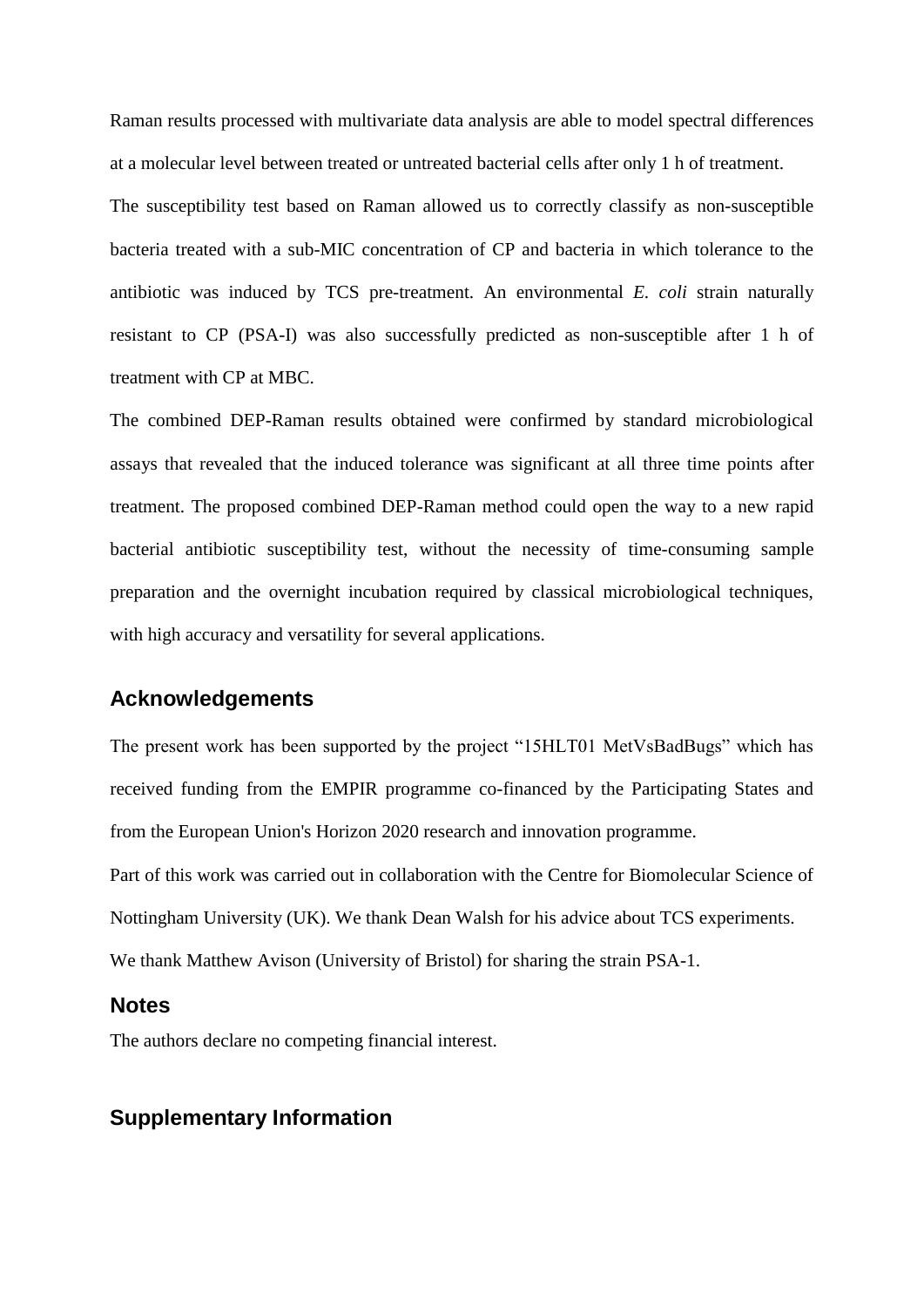Bacterial cultivation and exposure to antimicrobials methods; Design and fabrication of the DEP cell details; Raman-DEP characterization of *E. coli* MG1655, *S. aureus* SH1000 and *P. aeruginosa* PAO1 (spectra and band assignements); Determination of MIC and MBC of CP towards *E. coli* MG1655 at OD600 0.3; Supplementary information on data analysis, multivariate modelling and validation; Biological evidence of triclosan-ciprofloxacin crossinduced tolerance.

# **References**

- Cagnacci, S., Gualco, L., Debbia, E., Schito, G.C., Marchese, A., 2008. European emergence of ciprofloxacin-resistant Escherichia coli clonal groups O25:H4-ST 131 and O15:K52:H1 causing community-acquired uncomplicated cystitis. J. Clin. Microbiol. 46, 2605–2612. https://doi.org/10.1128/JCM.00640-08
- Calafat, A.M., Ye, X., Wong, L.Y., Reidy, J.A., Needham, L.L., 2008. Urinary concentrations of triclosan in the U.S. population: 2003-2004. Environ. Health Perspect. https://doi.org/10.1289/ehp.10768
- Carey, D.E., McNamara, P.J., 2014. The impact of triclosan on the spread of antibiotic resistance in the environment. Front. Microbiol. 5, 1–11. https://doi.org/10.3389/fmicb.2014.00780
- Chapman, J.S., 2003. Disinfectant resistance mechanisms, cross-resistance, and co-resistance, in: International Biodeterioration and Biodegradation. pp. 271–276. https://doi.org/10.1016/S0964-8305(03)00044-1
- De Gelder, J., De Gussem, K., Vandenabeele, P., Moens, L., 2007. Reference database of Raman spectra of biological molecules. J. Raman Spectrosc. https://doi.org/10.1002/jrs.1734

Deng, H., Bloomfield, V.A., Benevides, J.M., Thomas, G.J., 1999. Dependence of the raman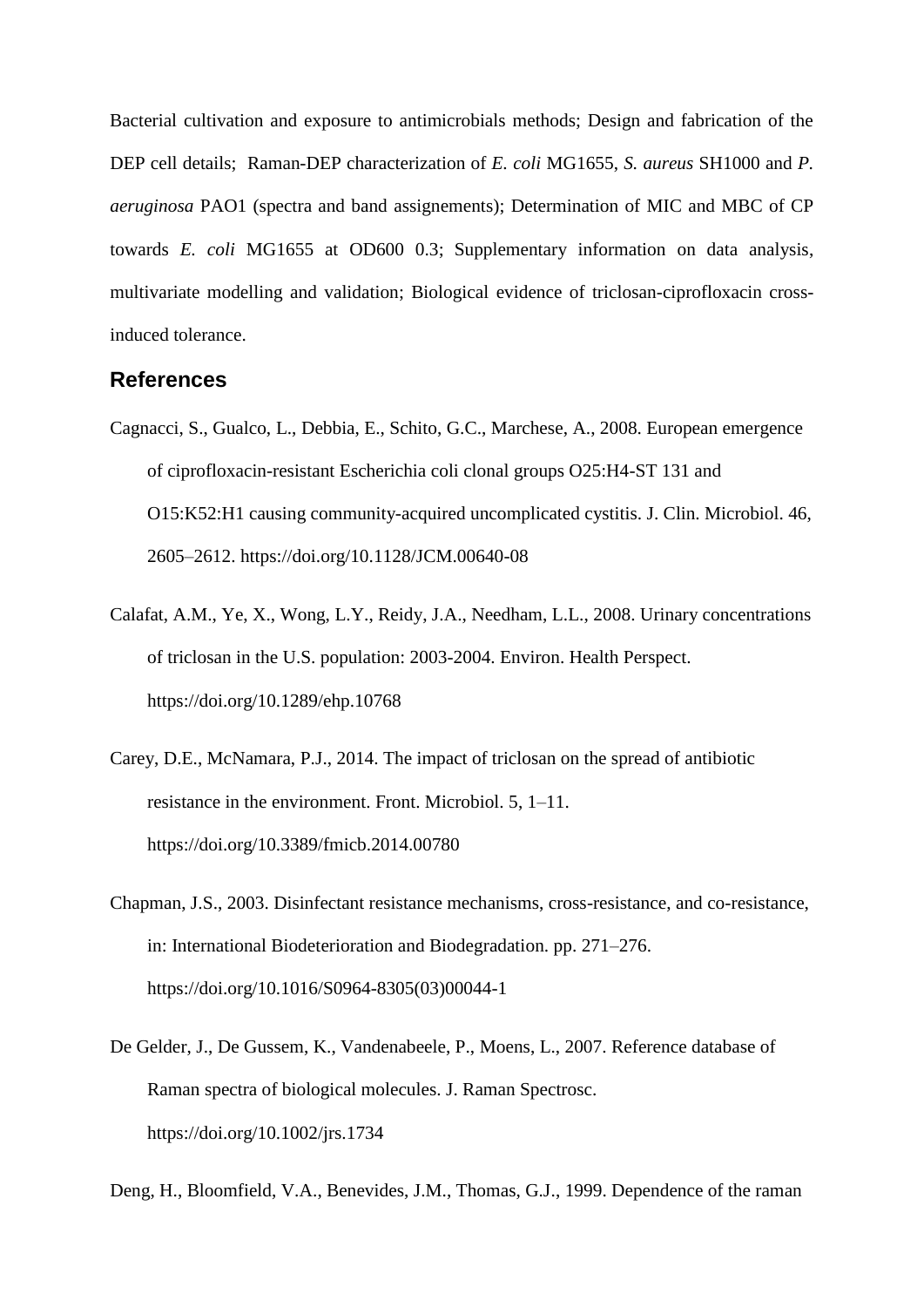signature of genomic B-DNA on nucleotide base sequence. Biopolymers 50, 656–666. https://doi.org/10.1002/(SICI)1097-0282(199911)50:6<656::AID-BIP10>3.0.CO;2-9

- Fasugba, O., Gardner, A., Mitchell, B.G., Mnatzaganian, G., 2015. Ciprofloxacin resistance in community- and hospital-acquired Escherichia coli urinary tract infections: A systematic review and meta-analysis of observational studies. BMC Infect. Dis. https://doi.org/10.1186/s12879-015-1282-4
- Fisher, L.M., Lawrence, J.M., Josty, I.C., Hopewell, R., Margerrison, E.E.C., Cullen, M.E., 1989. Ciprofloxacin and the fluoroquinolones. New concepts on the mechanism of action and resistance. Am. J. Med. https://doi.org/10.1016/0002-9343(89)90010-7
- Jorgensen, J.H., Ferraro, M.J., 2002. Antimicrobial Susceptibility Testing: Special Needs for Fastidious Organisms and Difficult-to-Detect Resistance Mechanisms. Clin. Infect. Dis. 30, 799–808. https://doi.org/10.1086/313788
- Jutkina, J., Marathe, N.P., Flach, C.F., Larsson, D.G.J., 2018. Antibiotics and common antibacterial biocides stimulate horizontal transfer of resistance at low concentrations. Sci. Total Environ. 616–617, 172–178. https://doi.org/10.1016/j.scitotenv.2017.10.312
- Kirchhoff, J., Glaser, U., Bohnert, J.A., Pletz, M.W., Popp, J., Neugebauer, U., 2018. Simple Ciprofloxacin Resistance Test and Determination of Minimal Inhibitory Concentration within 2 h Using Raman Spectroscopy. Anal. Chem. 90, 1811–1818. https://doi.org/10.1021/acs.analchem.7b03800
- Lasch, P., Naumann, D., 2015. Infrared Spectroscopy in Microbiology, in: Encyclopedia of Analytical Chemistry. https://doi.org/10.1002/9780470027318.a0117.pub2
- Lavilla Lerma, L., Benomar, N., Casado Muñoz, M. del C., Gálvez, A., Abriouel, H., 2015. Correlation between antibiotic and biocide resistance in mesophilic and psychrotrophic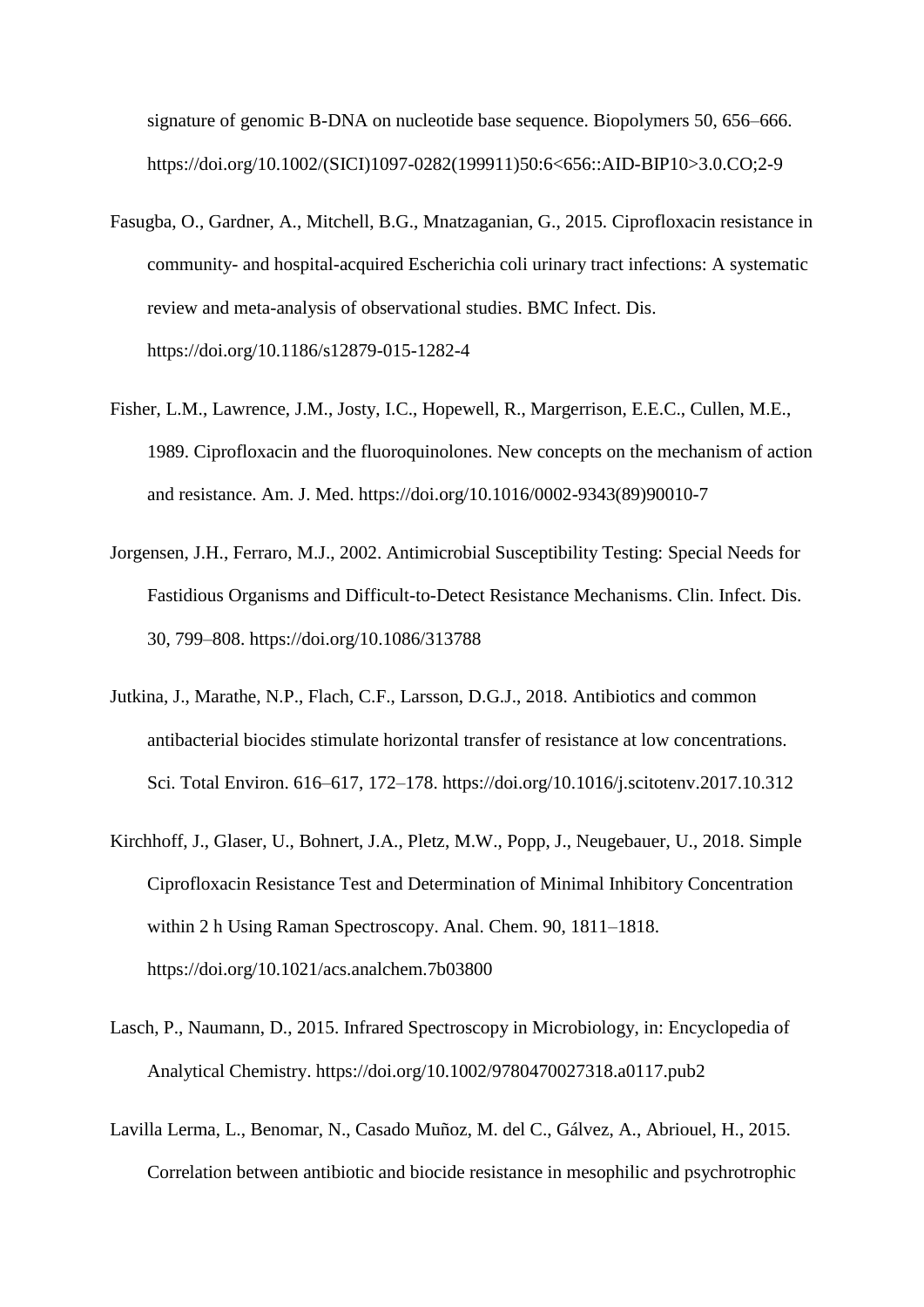Pseudomonas spp. isolated from slaughterhouse surfaces throughout meat chain production. Food Microbiol. https://doi.org/10.1016/j.fm.2015.04.010

- Laxminarayan, R., Duse, A., Wattal, C., Zaidi, A.K.M., Wertheim, H.F.L., Sumpradit, N., Vlieghe, E., Hara, G.L., Gould, I.M., Goossens, H., Greko, C., So, A.D., Bigdeli, M., Tomson, G., Woodhouse, W., Ombaka, E., Peralta, A.Q., Qamar, F.N., Mir, F., Kariuki, S., Bhutta, Z.A., Coates, A., Bergstrom, R., Wright, G.D., Brown, E.D., Cars, O., 2013. Antibiotic resistance-the need for global solutions. Lancet Infect. Dis. https://doi.org/10.1016/S1473-3099(13)70318-9
- Lindgren, P.K., Karlsson, Å., Hughes, D., 2003. Mutation rate and evolution of fluoroquinolone resistance in Escherichia coli isolates from patients with urinary tract infections. Antimicrob. Agents Chemother. 47, 3222–3232. https://doi.org/10.1128/AAC.47.10.3222-3232.2003
- Lupo, A., Papp-Wallace, K.M., Bonomo, R.A., Endimiani, A., 2015. Non-Phenotypic Tests to Detect and Characterize Antibiotic Resistance Mechanisms in Enterobacteriaceae, in: Antimicrobial Resistance and Food Safety: Methods and Techniques. https://doi.org/10.1016/B978-0-12-801214-7.00012-0
- Lyman, F.L., Furia, T., 1969. Toxicology of 2, 4, 4'-trichloro-2'-hydroxy-diphenyl ether. IMS. Ind. Med. Surg. 38, 64–71.
- MacIsaac, J.K., Gerona, R.R., Blanc, P.D., Apatira, L., Friesen, M.W., Coppolino, M., Janssen, S., 2014. Health care worker exposures to the antibacterial agent triclosan. J. Occup. Environ. Med. https://doi.org/10.1097/JOM.0000000000000183
- Mandrile, L., Rotunno, S., Miozzi, L., Vaira, A.M., Giovannozzi, A.M., Rossi, A.M., Noris, E., 2019. Nondestructive Raman Spectroscopy as a Tool for Early Detection and Discrimination of the Infection of Tomato Plants by Two Economically Important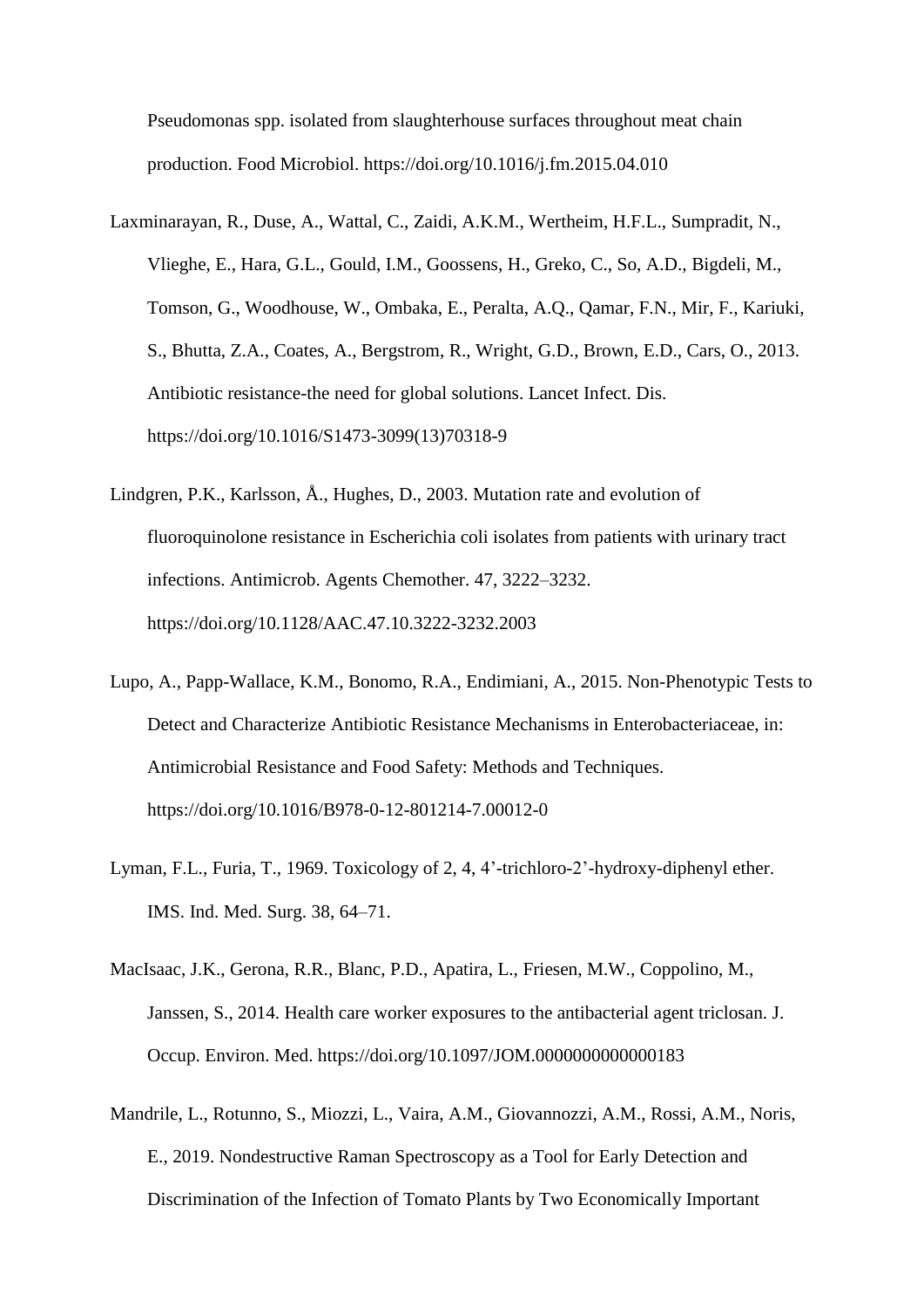Viruses. Anal. Chem. https://doi.org/10.1021/acs.analchem.9b01323

- Movasaghi, Z., Rehman, S., Rehman, I.U., 2007. Raman spectroscopy of biological tissues. Appl. Spectrosc. Rev. 42, 493–541. https://doi.org/10.1080/05704920701551530
- O'Neill, J., 2015. Rapid Diagnostics: Stopping Unnecessary Use of Antibiotics. Rev. Antimicrob. Resist. 1–36.
- Pätzold, R., Keuntje, M., Theophile, K., Müller, J., Mielcarek, E., Ngezahayo, A., Anders-von Ahlften, A., 2008. In situ mapping of nitrifiers and anammox bacteria in microbial aggregates by means of confocal resonance Raman microscopy. J. Microbiol. Methods 72, 241–248. https://doi.org/10.1016/j.mimet.2007.12.003
- Schröder, U.C., Beleites, C., Assmann, C., Glaser, U., Hübner, U., Pfister, W., Fritzsche, W., Popp, J., Neugebauer, U., 2015. Detection of vancomycin resistances in enterococci within 3 1/2; Hours. Sci. Rep. 5, 1–7. https://doi.org/10.1038/srep08217
- Schröder, U.C., Ramoji, A., Glaser, U., Sachse, S., Leiterer, C., Csaki, A., Hübner, U., Fritzsche, W., Pfister, W., Bauer, M., Popp, J., Neugebauer, U., 2013. Combined dielectrophoresis-Raman setup for the classification of pathogens recovered from the urinary tract. Anal. Chem. 85, 10717–10724. https://doi.org/10.1021/ac4021616
- Sibley, C.D., Peirano, G., Church, D.L., 2012. Molecular methods for pathogen and microbial community detection and characterization: Current and potential application in diagnostic microbiology. Infect. Genet. Evol. https://doi.org/10.1016/j.meegid.2012.01.011
- Smart, A., de Lacy Costello, B., White, P., Avison, M., Batty, C., Turner, C., Persad, R., Ratcliffe, N., 2019. Sniffing out resistance – Rapid identification of urinary tract infection-causing bacteria and their antibiotic susceptibility using volatile metabolite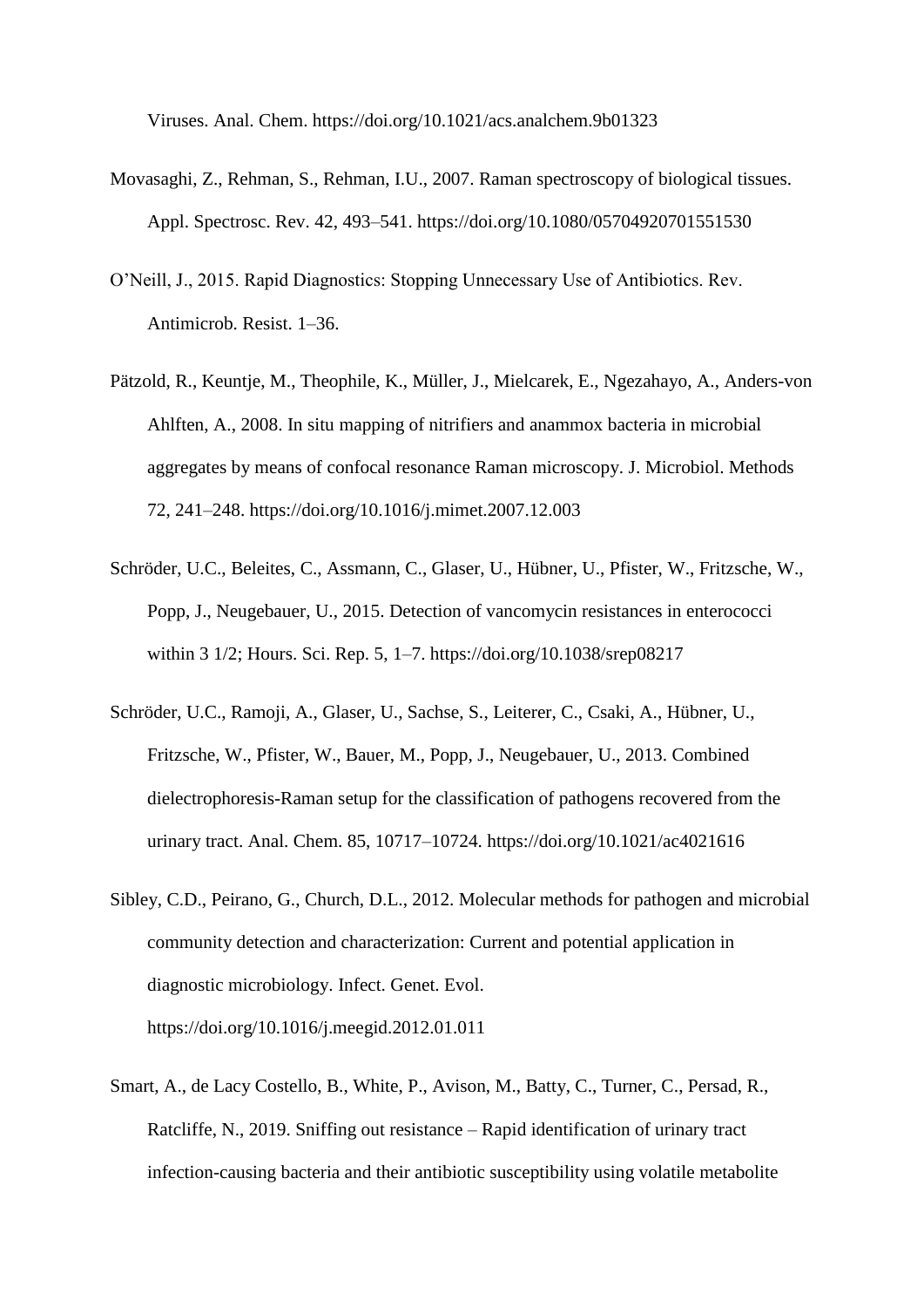profiles. J. Pharm. Biomed. Anal. https://doi.org/10.1016/j.jpba.2019.01.044

- Smilde, A.K., Jansen, J.J., Hoefsloot, H.C.J., Lamers, R.J.A.N., van der Greef, J., Timmerman, M.E., 2005. ANOVA-simultaneous component analysis (ASCA): A new tool for analyzing designed metabolomics data. Bioinformatics 21, 3043–3048. https://doi.org/10.1093/bioinformatics/bti476
- Westfall, C., Flores-Mireles, A.L., Robinson, J.I., Lynch, A.J.L., Hultgren, S., Henderson, J.P., Levin, P.A., 2019. The widely used antimicrobial triclosan induces high levels of antibiotic tolerance in vitro and reduces antibiotic efficacy up to 100-fold in vivo . Antimicrob. Agents Chemother. 1–31. https://doi.org/10.1128/aac.02312-18
- Who, 2014. ANTIMICROBIAL RESISTANCE Global Report on Surveillance 2014. World Heal. Organ.
- Zwanenburg, G., Hoefsloot, H.C.J., Westerhuis, J.A., Jansen, J.J., Smilde, A.K., 2011. ANOVA–principal component analysis and ANOVA–simultaneous component analysis: A comparison. J. Chemom. https://doi.org/10.1002/cem.1400

# **Figure Captions**

#### **Figure 1**: **DEP cell fabrication**.

a) Scheme of active chip preparation and positioning within the sample holder. The electric field is generated when voltage is applied: bacterial cells accumulate in the centre of the four electrodes pushed by DEP forces (blue arrows). The distance between the tips of the two electrodes of the same polarity  $(V+, V+)$  in the DEP cell is 40  $\mu$ m, while the gap between the two electrodes of opposite polarity  $(V+, V-)$  is 20  $\mu$ m. b) Schematic representation of the sample holder. Bacteria dispersed in liquid medium are injected into the holes near the window, the voltage applied, and the laser beam focussed into the centre of the window.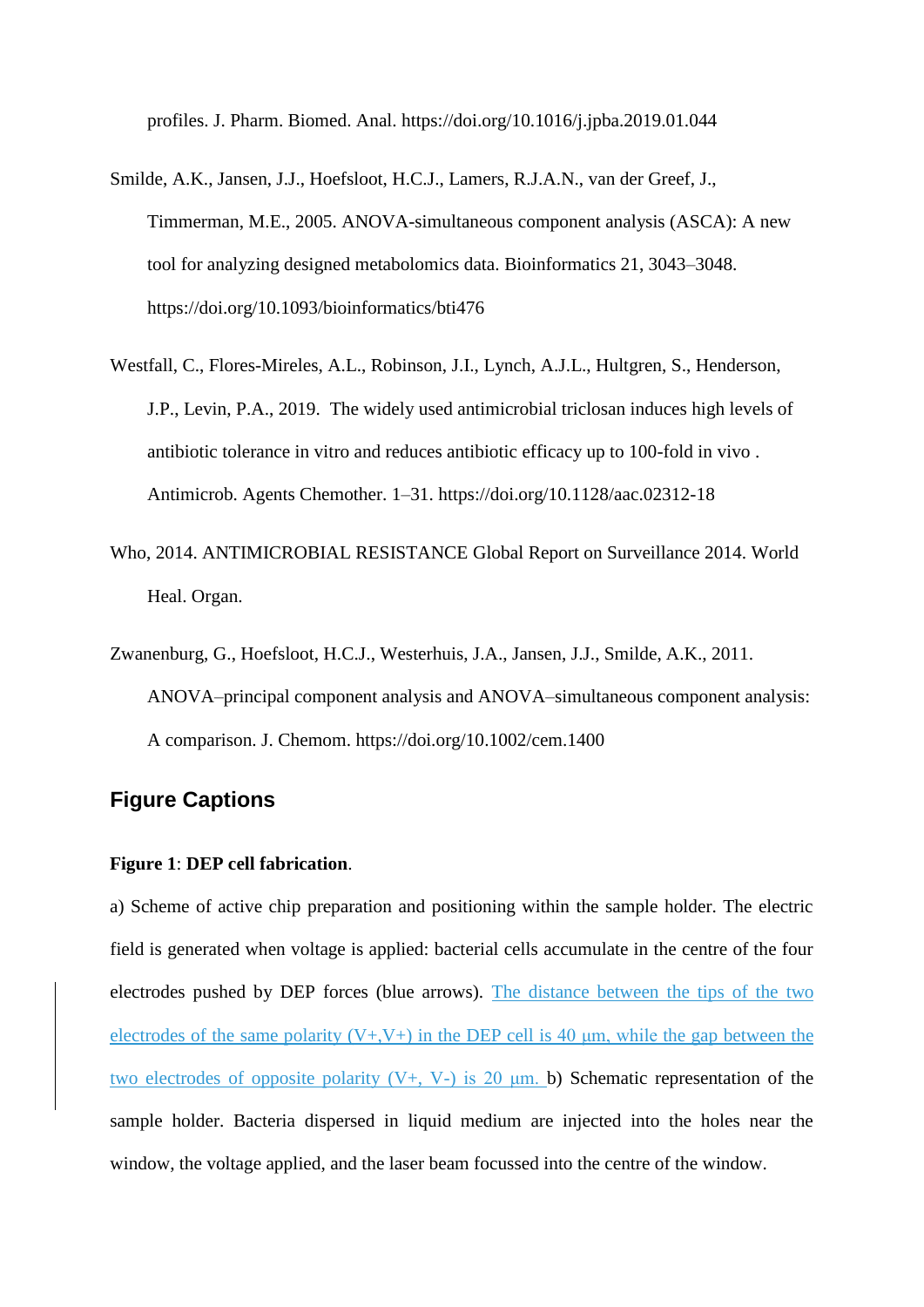# **Figure 2: Biological and DEP-Raman analysis of** *E. coli* **in the presence and absence of a range of concentrations of CP over a 3 h period.**

a) DEP-Raman spectra of *E. coli* MG1655 untreated (dash olive), treated with CP at the MBC (red), with CP at sub-MIC levels (0.015 µg/ml) (blue), *E. coli* PSA-I untreated (purple) and *E. coli* PSA-I treated with CP at the MBC for 1h (green). Inserts: spectral regions of interest that exhibit the most evident differences. For insert ii): spectra were normalized against the peak at 1339 cm-1 (tryptophan vibrational modes). b) Optical density (turbidity) assay of *E. coli*  strains MG1655 and PSA-I showing the extent of growth using the same treatments and colour coding as described for panel a. The  $OD_{600}$  of the cultures is plotted against incubation time.

# **Figure 3: ASCA scores plot considering the first two PCs for the relevant experimental factors.**

a) ASCA score plot with respect to factor "time" b) ASCA score plot with respect to factor "drug". c) Loading profile of PC1 for factors "Time" and "Drug".

# **Figure 4: Fluorescence microscopy of** *E. coli* **MG1655 treated with or without 0.5 µg/ml of ciprofloxacin or 0.2 µg/ml of triclosan or treated with both drugs for 1 h.**

Untreated  $(a-d)$  or bacteria treated with TCS  $(e-h)$ , CP  $(i-n)$  or both TCS and CP  $(o-r)$  are shown in bright field (a,e,i,o), stained for bacterial membranes (b,f,l,p; green), for DNA (c,g,m,q; red) or with membrane and DNA stains overlaid (d,h,n,r).

**Figure 5: PLS-DA prediction plots for** *E. coli* **MG1655 treated with TCS and CP.**  Classification of *E. coli* MG1655 pre-treated with TCS then treated with CP at MIC (dark blue squares) or MBC (light blue triangles) and controls treated only with CP at MIC (yellow triangles) or MBC (red diamonds). The training set data are also reported as green circles and